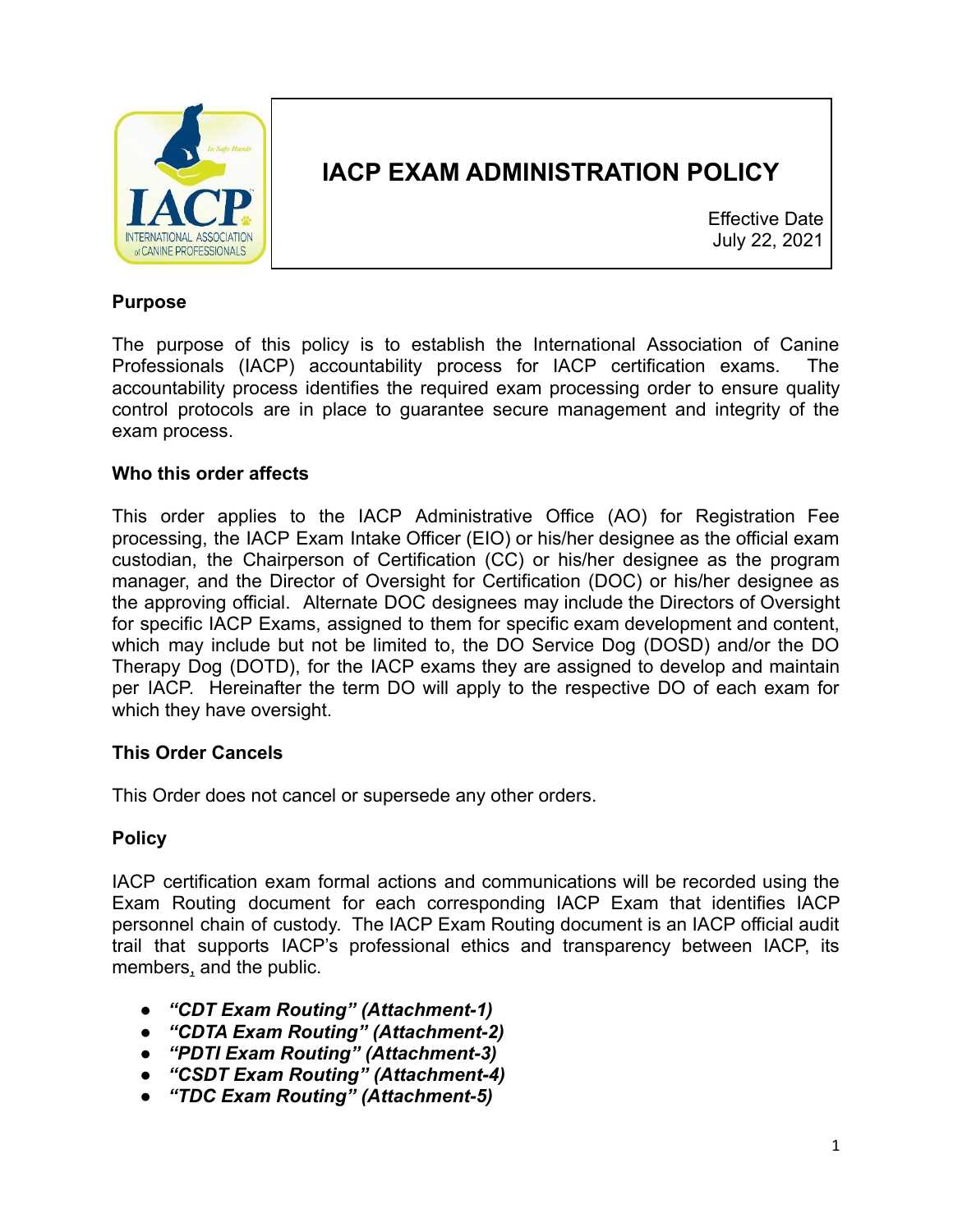#### **Processing CDT Exam Application, Registration Fee, and Documentation**

The IACP Administrative Office (AO) will receive and process all IACP certification exam application Registration Fees within five (5) business days of receiving IACP Exam Application and Registration. The AO will then advise the EIO that the exam fee has been collected and validate that the applicant is a current member in good standing.

The EIO will record the activities in the IACP Exam Routing document for all actions taken under Application Requirements. The EIO will record each entry by writing the letter of their first name, a period, and their full last name, where instructed to do so. The recorded date will be the date the action occurred. The action will be recorded on the same date the action occurred to ensure factual integrity of when the action occurred.

- 1. The EIO will review the IACP Exam Application and required application documentation to ensure compliance with IACP Exam Instructions and Guidelines. The EIO will have five (5) business days to prepare an IACP exam welcome letter advising the applicant that their exam application has been accepted, the official exam start date, the date the exam expires, and instructions on how to submit the IACP Exam.
	- *"CDT Welcome Letter" (Attachment-6)*
	- *"CDTA Welcome Letter" (Attachment-7)*
	- *"PDTI Welcome Letter" (Attachment-8)*
	- *"CSDT Welcome Letter" (Attachment-9)*
	- *"TDC Welcome Letter" (Attachment-10)*
- 2. The EIO will prepare an "*Incomplete or Missing Documents Letter "(Attachment-11)* for any missing or incomplete documents. The applicant will be instructed to submit those documents within 15 calendar days. The applicant will also be advised that failure to provide the documents or to notify IACP within three (3) business days prior to the due date as to why the documents will not be submitted by the due date may result in the IACP Exam Application non-approval and/or rejection.
- 3. IACP Exam applications that fail to meet the CDT Exam Instruction and Guideline criteria will result in the application not being approved and rejected. The EIO will prepare and send a "*Non-Acceptance/Rejection Letter" (Attachment-12).*

Refer to the *"IACP Exam Administration Timeline Chart" (Attachment-13)* for the Application Submission to Letter of Approval or Rejection.

#### **Processing of Submitted IACP Exams**

The EIO will record the activities in the corresponding IACP exam routing document for all actions taken under Exam Gateway, Exam Deployment, and Exam Disposition. The EIO will record each entry by writing the letter of their first name, a period, and their full last name, where instructed to do so. The recorded date will be the date the action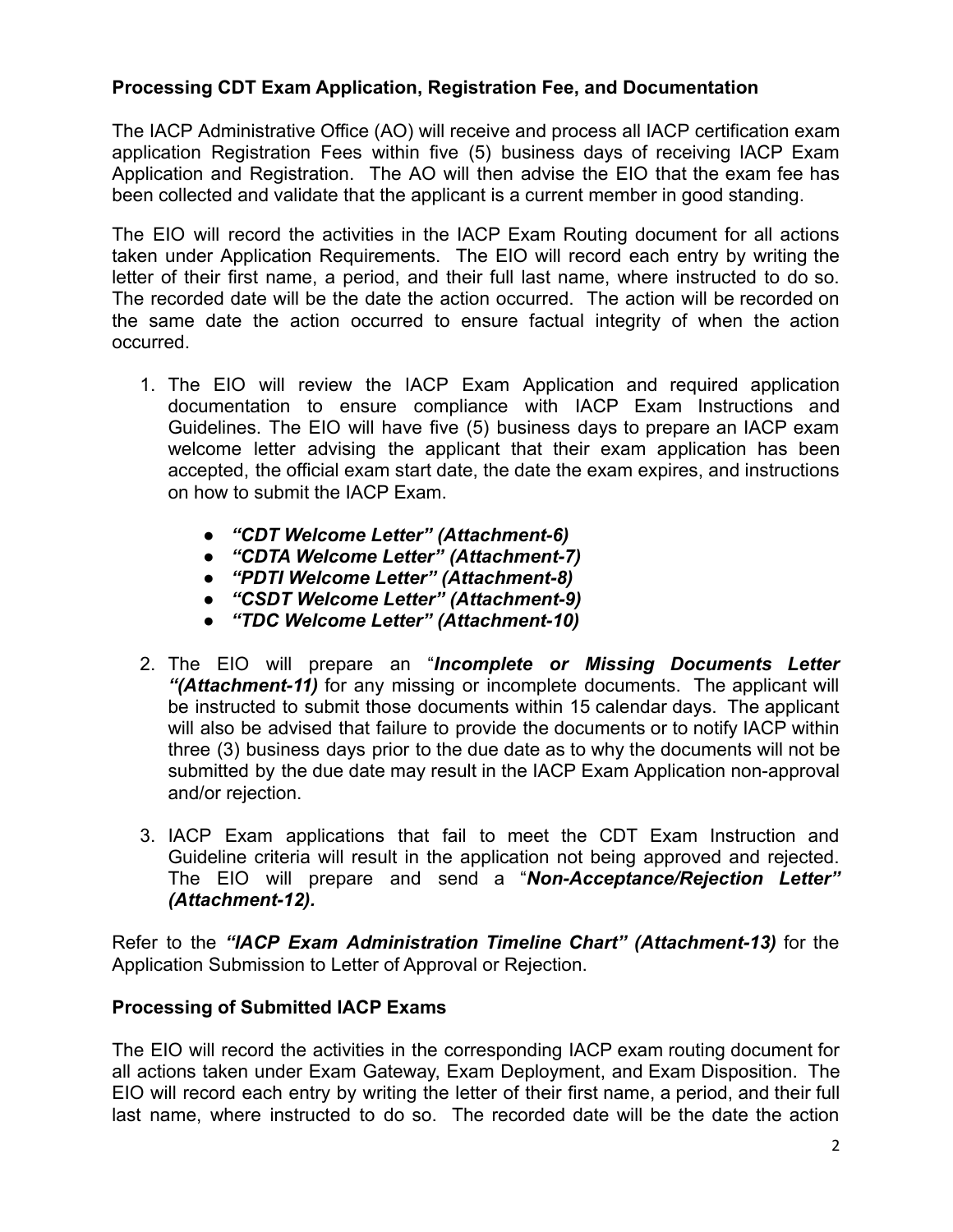occurred. The action will be recorded on the same date the action occurred to ensure factual integrity of when the action occurred.

Applications that fail to submit their IACP exam by the expiration date will be sent an **"***IACP Exam Closed Status Without a Passing Grade" (Attachment-14).*

IACP Exam packages will be processed in the following manner.

- 1. The EIO will have five (5) business days from receipt to review submitted exams. Original e-mails and e-mail attachments (documents) will be printed. Each email with its unique attachments will be paired together when applicants send separate or multiple emails for the same exam. In the event an applicant submits duplicate attachments or emails, each email and attachment will be reconciled against those already in the Applicant's folder and updated only if needed to avoid unnecessary duplication. Pay particular attention that the newest email or attachment may be updated versions. In those instances, do not delete earlier versions.
- 2. An electronic folder for the exam will be created and placed in the designated IACP records in accordance with the IACP Certification Document Management Policy. The file's naming convention will be titled using the applicant's last name, a comma, a space, first name, underscore, autonomous identifier number as described in the IACP Applicant Exam Autonomy Policy, underscore, and the exam initials. The naming convention will identify the applicant's personal identifier, their autonomous identifier, and the type of exam. This action will be recorded in the General Information section. The EIO will enter their name in the received column.

Examples of file names: SMITH\_Mary\_2020-001\_MS\_CDT DOE\_John\_2020-002\_JD\_PDTI QUINN\_Jill\_2020-003\_JQ\_CDTA

3. A copy of all original e-mails will be converted to a PDF format (72 DPI) and will be placed in the applicant exam folder. The e-mail naming convention will be titled using the applicants last name, comma, a space, the applicant's first name, underscore, the date the email was sent, who initiated the e-mail by selecting applicant name or IACP staff, underscore, with a brief reference to the subject matter (not the actual information on the emails subject line). Single digit months or days will include a zero before the number to ensure a continuous numeric sequence. The naming convention will identify the applicant, e-mail date, who initiated the e-mail, and a content matter indicator. This action does not have a specific designated column in the IACP Exam Routing document. The action will be considered validated by the EIO in the Exam Gateway Reviewed and/or accepted columns as they pertain to the EIO accessing and processing those documents.

> Examples of e-mail titles: SMITH\_Mary\_03-02-2020\_applicant initial CDT exam submission SMITH \_Mary \_03-03-2020\_IACP\_requested missing letter of reference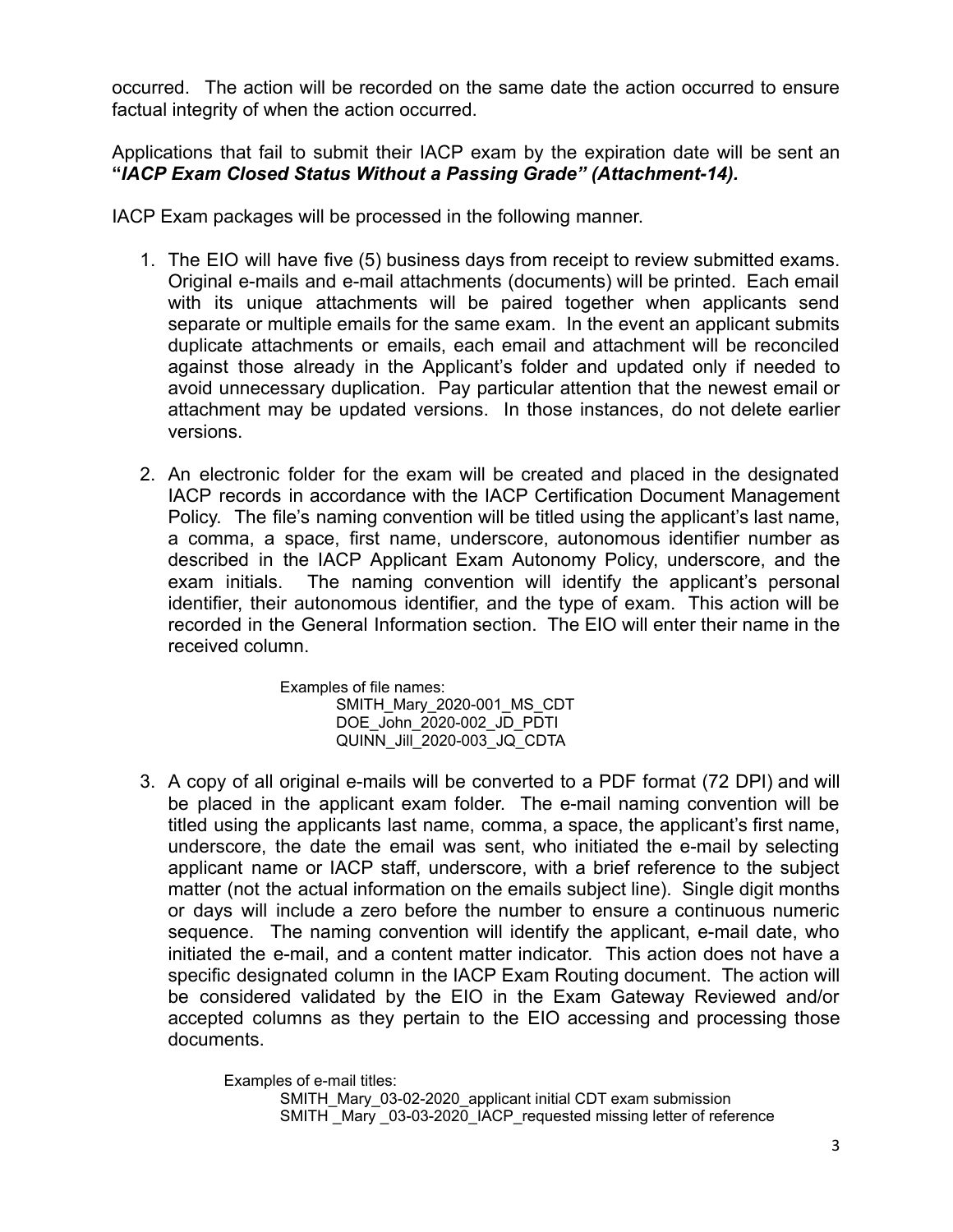SMITH Mary 03-18-2020 applicant provided missing letter of reference SMITH\_Mary\_03-25-2020\_IACP\_deployment to Evaluators 6C3-2G4-3A2 SMITH\_Mary 04-20-2020\_IACP\_6C3 score sheet SMITH\_Mary <sup>-</sup>04-24-2020\_IACP\_redacted exam to Director

4. Email document attachments will be uploaded into the applicants folder without changing or converting the document's original format. Altering any original document is prohibited as this compromises the authenticity of the applicant's original document. The original document's naming convention will be titled using the applicants last name, underscore, and the type of document. The naming convention will identify that these files are the original documents submitted by the applicant or case study client.

IACP exam packages received by mail will be scanned and uploaded into the applicants exam folder using the same naming convention to identify that these files are the original documents submitted by the applicant or case study client.

> Example of document titles: SMITH\_Mary\_Case Study 1 SMITH\_Mary\_Handouts SMITH\_Mary\_Client Form 1 SMITH\_Mary\_additional information

Applicants may opt to submit the exam bundle that contains multiple supporting documents merged into one document. The naming convention for bundled documents will reflect the type of documents on a case-by-case basis.

> Example of document titles: SMITH\_Mary\_CDT Exam\_full package

5. The applicant's exam will be reviewed to ensure that the package is complete with all supporting documentation as described in the corresponding IACP Exam guidelines. The Gateway portion of the exam routing document will contain two recording columns. The first column will identify the initial review of that part of the exam by IACP personnel. The second column will document that the submitted documents conform to the corresponding IACP Exam guidelines. This information will be recorded in the Gateway section.

The EIO will enter their name in the reviewed and approved columns. No portion of the exam will be deployed to any IACP Evaluator until the exam's entire case study contents are in full compliance with the IACP Exam Administration guidelines, officially approved, and fully redacted.

6. The EIO will prepare and email the applicant corresponding "*IACP Exam Incomplete or Missing Document Letter" (Attachment-15)* for any IACP exam that has missing or incomplete documents. The applicant will be instructed to submit those documents within 15 calendar days. The applicant will also be advised that failure to provide the documents by the due date or to notify IACP three (3) business days prior to the due date as to why the documents will not be submitted by the due date may result in the exam package being returned for incompletion.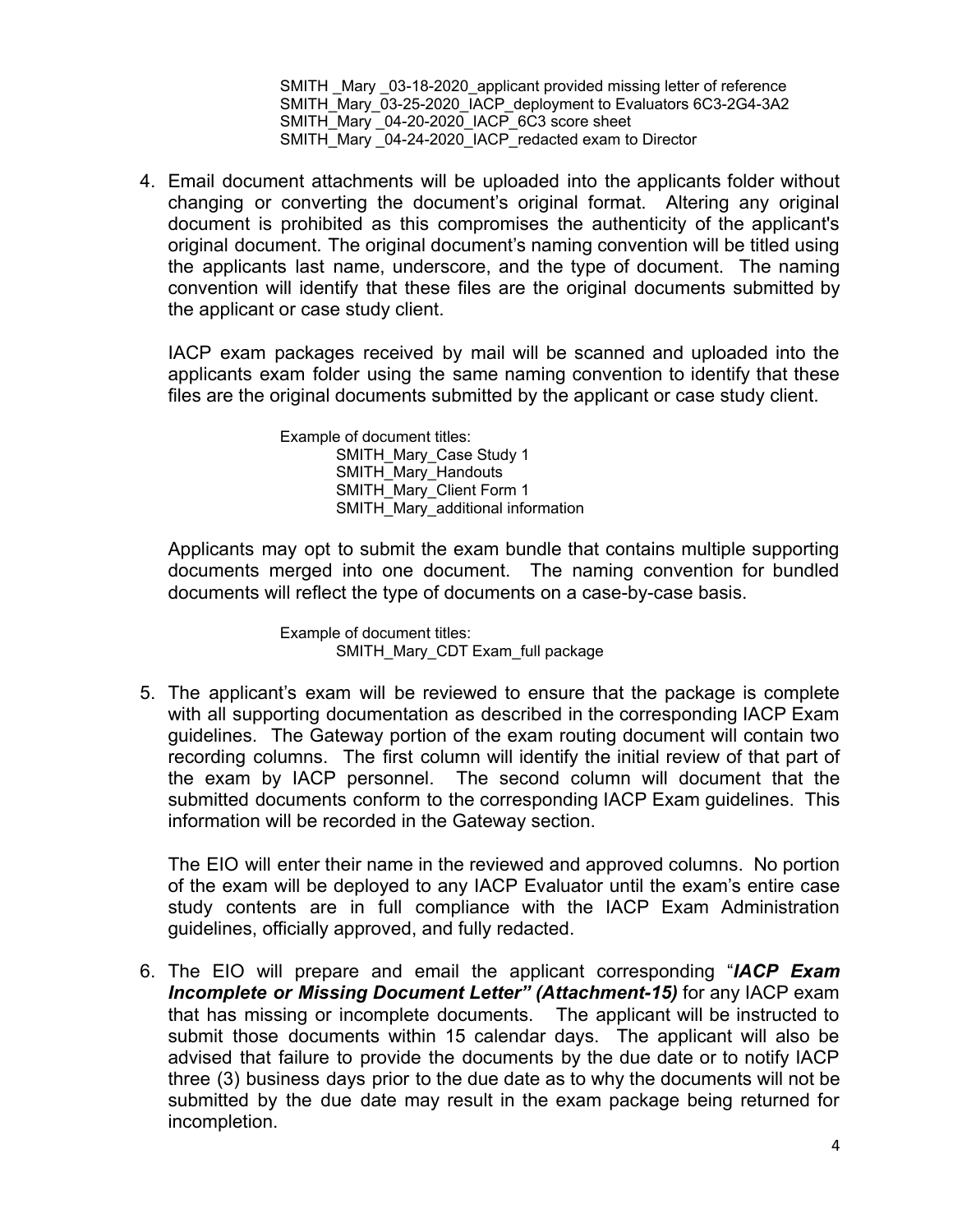- 7. Applications that fail to respond will be sent an *IACP Exam Closed Status Without a Passing Grade Attachment-14).*
- 8. Gateway approved exam packages may proceed for redaction. Only copies of the original exam documents are eligible for redaction. *The redaction of original documents is strictly prohibited.* Redactions on a printed exam package will require a separate printed copy for manual redaction. Redactions on an electronic exam package will require a separate file copy for electronic redaction. The applicant's personal name, address, telephone numbers, e-mail addresses, business information or any other personal identifiable information be visually covered (made unreadable) from the hardcopy. The applicant's unique alphanumeric code selected as the autonomous identifier for the applicant will be superimposed or placed on each document, clearly visible, at the top of each page preferably in the same location for each page.

Document redaction should be completed within five (5) business days of receipt. Documents that are deemed satisfactorily redacted will be scanned, and/or converted to PDF file (if not already done) and uploaded into the applicant's designated file. The naming convention will be titled with the applicant's autonomous identifier, underscore, and the type of document. The naming convention will identify that these are the redacted documents deployed for evaluation. Documents that did not require redaction will have a duplicate copy made with the autonomous identifier as well. This will ensure that a potentially unredacted document is not deployed in error. This action will be recorded in the Gateway section. The EIO will enter their name in the review column.

Examples of redacted exam documents:

2020-001\_MS\_CDT\_Case Study 1 2020-001\_MS\_CDT\_Client Form 1 2020-001\_MS\_CDT\_additional information

- 9. EIO will notify CC and/or DO via e-mail that the redacted exam is ready for their review and approval. The CC or DO will have five (5) calendar days to review the redacted exam to ensure IACP compliance for complete redaction prior to evaluator deployment. Upon CC or DO approval, the EIO will record that activity in the approved column
- 10.The Deployment section of the IACP Exam Tracker identifies the IACP Evaluators (also known as raters) selected by use of their assigned autonomous identifier, the date that the exam was deployed, and the date that each evaluator submitted their corresponding Exam Scoresheet. IACP Evaluators have 30 calendar days to review the exam and submit their scores. If the EIO has not received an evaluators Exam Scoresheet on the  $30<sup>th</sup>$  day, notify the evaluator with a courtesy email cc'ing the CC and DO advising that the exam is due. These actions will be recorded in the Exam Deployment section. The EIO will enter their name in the deployed and returned columns.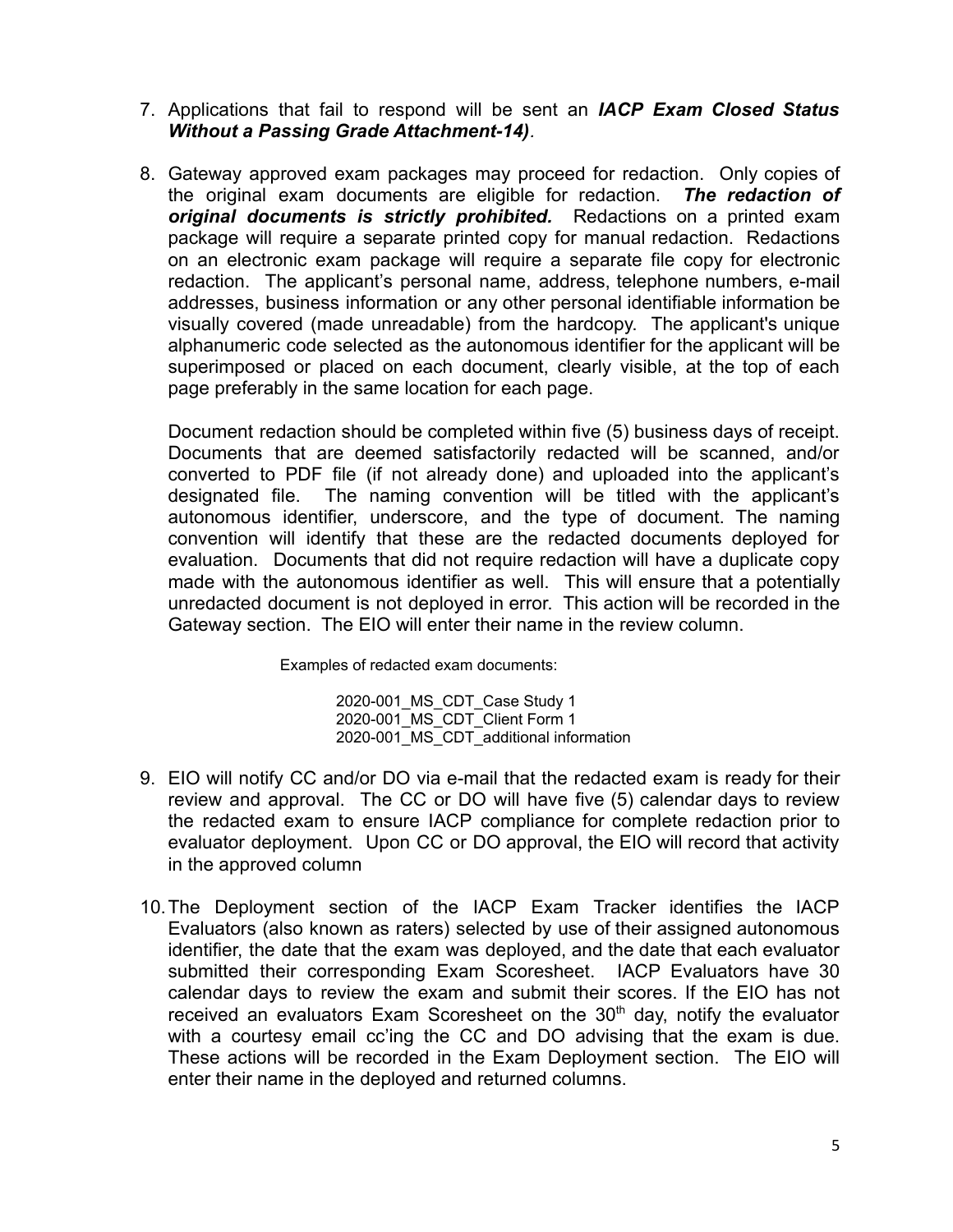In the event an IACP Evaluator fails to provide the final grade score sheet or advises the EIO that they are unable to complete the scoring, a replacement evaluator will be assigned.

- 11. The EIO will calculate the evaluators' average score by tallying each case study score to a total score then divide by three to determine that the evaluators average score was computed correctly. Average scores resulting with a decimal will be rounded to the next highest number. For example, an average score of 81.3333 will be rounded to 82.
- 12.A score of 80 or above is a passing grade. This action will be recorded in the Exam Deployment section. The EIO will enter their name in the deployed and returned columns. Each evaluator's scoresheet will be placed in the applicant's exam folder.
- 13.The EIO will notify the CC and/or DO within five (5) business days of the final grade via email. The CC or DO will have 15 calendar days to review evaluator score sheets to ensure IACP compliance prior to final disposition. Upon the CC or DO approval, the EIO will record that activity in the Exam Disposition section. The EIO will enter their name in the validated column.
- 14.Upon final exam disposition for a passing grade, the CC or DO will prepare and email the applicant an *IACP "Passing Grade Notification Letter" (Attachment-16)* with copies of each evaluator scoresheet. A public announcement will be made on the IACP website or IACP Facebook.
- 15.Applicants achieving a passing grade will be recognized as IACP Certified for the corresponding IACP Exam taken. The EIO will coordinate with IACP Administration to ensure that IACP has sent the IACP Certification Award to the certificant within 30 business days from the Passing Grade Notification Letter date. A PDF online self-service certificate will become available within the foreseeable future. Upon successful launching of the "self-service certificate", the EIO will only be required to process hard copy certificates in the event of technical or systems failure that cannot be resolved within 30 calendar days.
- 16. Upon final exam disposition for a failing grade (79 or below) or failing to provide the response to the additional information needed letter, the EIO will prepare a **Non-passing Grade Notification Letter (Attachment-17)** notifying the applicant of their final grade with copies of each evaluator scoresheet.
- 17. The file contents for each applicant will remain readily available in the IACP files for a period of three (3) years. After three (3) years, the files will be archived in separate electronic and manual files for a period of five (5) years.

Refer to "*IACP Exam Administration Timeline Chart" (Attachment-18)* for the IACP Exam Submission to Final Grade.

Petra Sheeley Date 7/22/2021 IACP Director Oversight Certification

6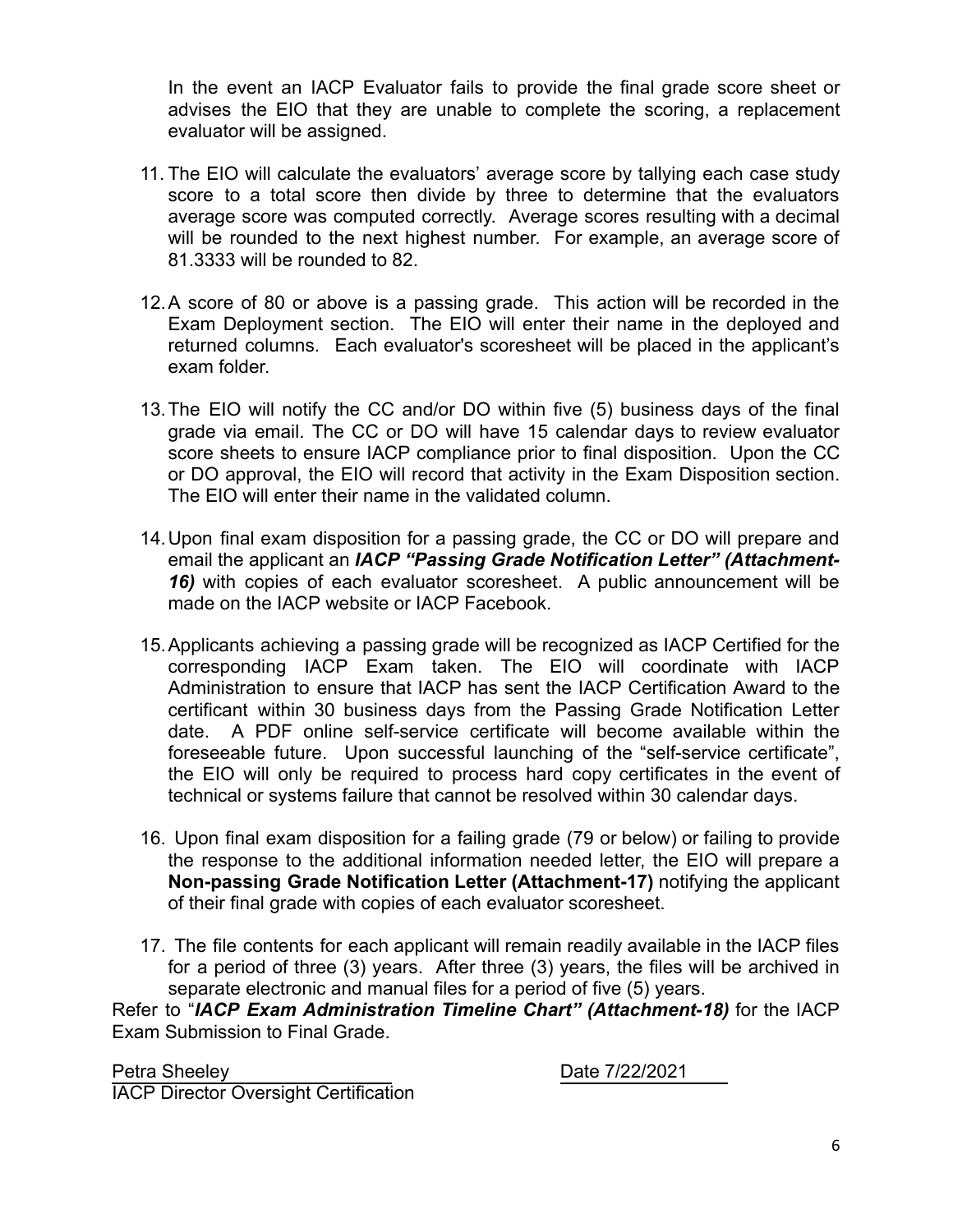

# *CDT Exam Routing*

Date Application Received: \_\_\_\_\_\_\_\_\_\_\_\_\_\_\_

| <b>Applicant Name</b>                                          |  |               |             |                        |                 |                                 |               |       |
|----------------------------------------------------------------|--|---------------|-------------|------------------------|-----------------|---------------------------------|---------------|-------|
| <b>Address</b>                                                 |  |               |             |                        |                 |                                 |               |       |
| E-mail                                                         |  |               |             |                        |                 |                                 |               |       |
| Telephone                                                      |  |               |             |                        |                 |                                 |               |       |
| <b>IACP Member</b>                                             |  | 1 No          | Yes #       |                        |                 |                                 |               |       |
| Fee Collected (date)                                           |  |               |             |                        |                 |                                 |               |       |
| <b>Application Requirements</b>                                |  |               |             | Reviewed by            |                 | Date                            | Approved by   | Date  |
| Three (3) year Employment Resume                               |  |               |             |                        |                 |                                 |               |       |
| Four (4) Reference Letters                                     |  |               |             |                        |                 |                                 |               |       |
| One (1) Client Contract/Registration Form                      |  |               |             |                        |                 |                                 |               |       |
| <b>Official Exam Start Date</b>                                |  |               |             |                        |                 | <b>Official Expiration Date</b> |               |       |
| Autonomous Identifier                                          |  |               |             |                        |                 | Welcome Letter Sent (date)      |               |       |
| <b>Exam Gateway</b>                                            |  |               |             | Reviewed by            | Date            |                                 | Approved by   | Date  |
| (name)                                                         |  | Case Study #1 |             |                        |                 |                                 |               |       |
| Pre-screening & Homework                                       |  |               |             |                        |                 |                                 |               |       |
| Client Form (name)                                             |  |               |             |                        |                 |                                 |               |       |
| Case Study #2<br>(name)                                        |  |               |             |                        |                 |                                 |               |       |
| Pre-screening & Homework                                       |  |               |             |                        |                 |                                 |               |       |
| Client Form (name)                                             |  |               |             |                        |                 |                                 |               |       |
| Case Study #3<br>(name)                                        |  |               |             |                        |                 |                                 |               |       |
| Pre-screening & Homework                                       |  |               |             |                        |                 |                                 |               |       |
| Client Form (name)                                             |  |               |             |                        |                 |                                 |               |       |
| <b>Exam Redacted</b>                                           |  |               |             |                        |                 |                                 |               |       |
| <b>Director Approved</b>                                       |  |               |             |                        |                 |                                 |               |       |
|                                                                |  |               |             | <b>Exam Deployment</b> |                 |                                 |               |       |
|                                                                |  | Deployed      | <b>Date</b> |                        | <b>Returned</b> |                                 | <b>Date</b>   | Grade |
| Evaluator#                                                     |  |               |             |                        |                 |                                 |               |       |
| Evaluator#                                                     |  |               |             |                        |                 |                                 |               |       |
| Evaluator#                                                     |  |               |             |                        |                 |                                 |               |       |
|                                                                |  |               |             | 100-80 PASS            | 79-0_FAIL       |                                 | Average Score |       |
| <b>Exam Disposition</b>                                        |  |               |             |                        |                 |                                 |               |       |
|                                                                |  |               |             | Comments               |                 |                                 | Validated     | Date  |
| <b>Final Grade</b>                                             |  |               |             |                        |                 |                                 |               |       |
| Pass / Fail / Expired                                          |  |               |             |                        |                 |                                 |               |       |
| <b>CC or DO Reviewed</b>                                       |  |               |             |                        |                 |                                 |               |       |
| <b>Applicant notified with</b><br><b>Evaluator Scoresheets</b> |  |               |             |                        |                 |                                 |               |       |
| <b>IACP announcement</b>                                       |  |               |             |                        |                 |                                 |               |       |
| <b>Certificate Issued</b>                                      |  |               |             |                        |                 |                                 |               |       |
|                                                                |  |               |             |                        |                 |                                 |               |       |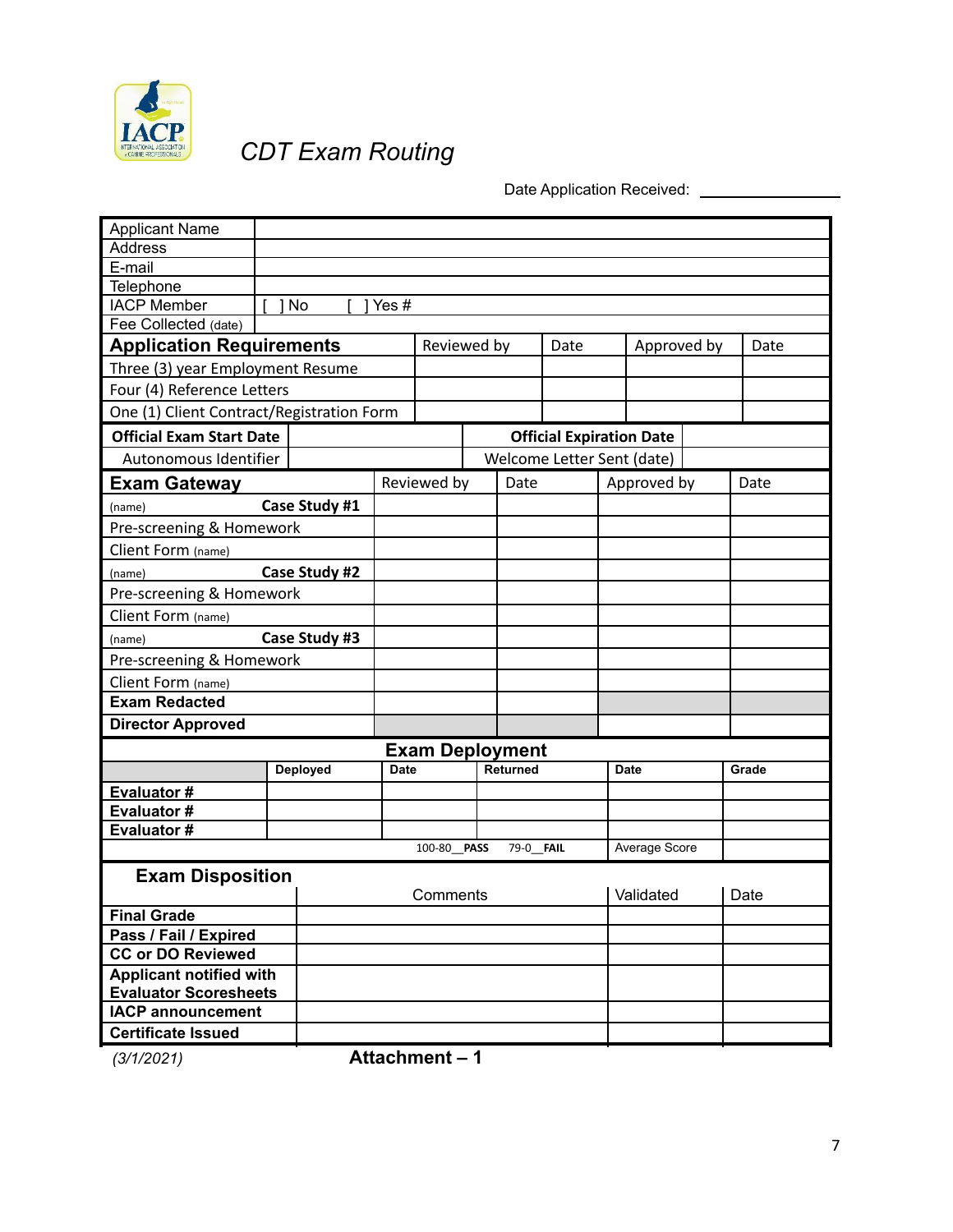| <b>Applicant Name</b>                                    |        | Mary Smith                      |             |                        |             |                  |                                 |        |               |            |               |
|----------------------------------------------------------|--------|---------------------------------|-------------|------------------------|-------------|------------------|---------------------------------|--------|---------------|------------|---------------|
| Address                                                  |        | 123 Main Street, Miami-FL 33133 |             |                        |             |                  |                                 |        |               |            |               |
| E-mail                                                   |        | Msk9xxtreemme@gmail.com         |             |                        |             |                  |                                 |        |               |            |               |
| Telephone                                                |        | (305) 888-9876                  |             |                        |             |                  |                                 |        |               |            |               |
| <b>IACP Member</b>                                       |        | 1 No                            |             |                        |             |                  |                                 |        |               |            |               |
| Fee Collected (date)<br>11/15/2019                       |        |                                 |             |                        |             |                  |                                 |        |               |            |               |
| <b>Application Requirements</b>                          |        |                                 |             | Reviewed by            |             |                  | Date                            |        | Approved by   |            | Date          |
| Three (3) year Employment Resume                         |        |                                 |             | J. Doe                 |             | 11/14/19         |                                 |        | J. Doe        |            | 11/14/19      |
| Four (4) Reference Letters                               |        |                                 |             | J. Doe                 |             |                  | 11/14/19                        |        | J. Doe        |            | 11/20/19      |
| One (1) Client Contract/Registration Form                |        |                                 |             | J. Doe                 |             |                  | 11/14/19                        |        | J. Doe        |            | 11/20/19      |
| <b>Official Exam Start Date</b>                          |        | 12/1/2019                       |             |                        |             |                  | <b>Official Expiration Date</b> |        |               | 11/30/2019 |               |
| Autonomous Identifier                                    |        | 2019-0331_MS_CDT                |             |                        |             |                  | Welcome Letter Sent (date)      |        |               | 11/28/2019 |               |
| <b>Exam Gateway</b>                                      |        |                                 |             | Reviewed by            |             | Date             |                                 |        | Approved by   |            | Date          |
| <b>Buddy</b>                                             |        | <b>Case Study</b>               | J. Doe      |                        |             | 3/8/2020         |                                 | J. Doe |               |            | 3/8/2020      |
| #1                                                       |        |                                 |             |                        |             |                  |                                 |        |               |            |               |
| Pre-screening & Homework                                 |        |                                 | J. Doe      |                        |             | 3/8/2020         |                                 | J. Doe |               |            | 3/8/2020      |
| <b>Client Form</b>                                       |        | Marjorie Mc Coy                 | J. Doe      |                        |             | 3/8/2020         |                                 | J. Doe |               |            | 3/8/2020      |
| Annie                                                    |        | <b>Case Study</b>               | J. Doe      |                        |             | 3/8/2020         |                                 | J. Doe |               |            | 3/9/2020      |
| #2                                                       |        |                                 |             |                        |             |                  |                                 |        |               |            |               |
| Pre-screening & Homework                                 |        |                                 |             |                        |             | 3/8/2020         |                                 | J. Doe |               |            | 3/9/2020      |
| <b>Client Form</b><br>Albert Stoddard                    |        |                                 | J. Doe      |                        |             | 3/8/2020         |                                 | J. Doe |               |            | 3/9/2020      |
| Rover                                                    |        | <b>Case Study</b>               | Z. Adams    |                        |             | 3/10/2020        |                                 |        | Z. Adams      |            | 3/10/2020     |
| #3                                                       |        |                                 |             |                        |             |                  |                                 |        |               |            |               |
| Pre-screening & Homework                                 |        |                                 | Z. Adams    |                        |             | 3/10/2020        |                                 |        | Z. Adams      |            | 3/10/2020     |
| <b>Client Form</b>                                       |        | Angela & Joel Zachary           | Z. Adams    |                        |             | 3/10/2020        |                                 |        | Z. Adams      |            | 3/10/2020     |
| <b>Exam Redacted</b>                                     |        |                                 | Z. Adams    |                        |             | 3/13/2020        |                                 |        |               |            |               |
| <b>Director Approved</b>                                 |        |                                 |             |                        |             |                  |                                 |        | J. Hart       |            | 3/15/2020     |
|                                                          |        |                                 |             | <b>Exam Deployment</b> |             |                  |                                 |        |               |            |               |
|                                                          |        | <b>Deployed</b>                 | <b>Date</b> |                        |             | <b>Returned</b>  |                                 |        | <b>Date</b>   |            | Grade         |
| <b>Evaluator#</b><br>6C3                                 | J. Doe |                                 |             | 3/18/2020              |             | Z. Adams         |                                 |        | 4/25/2020     |            | 78            |
| Evaluator#<br>2G4                                        | J. Doe |                                 |             | 3/18/2020              |             | Z. Adams         |                                 |        | 4/19/2020     |            | 84            |
| Evaluator #<br>3A2                                       | J. Doe |                                 |             | 3/18/2020              |             | Z. Adams         |                                 |        | 5/1/2020      |            | 82            |
|                                                          |        |                                 |             | 100-80                 | <b>PASS</b> | 79-0 <b>FAIL</b> |                                 |        | Average Score |            | $81.333 = 82$ |
| <b>Exam Disposition</b>                                  |        |                                 |             |                        |             |                  |                                 |        |               |            |               |
|                                                          |        |                                 |             | Comments               |             |                  |                                 |        | Validated     |            | Date          |
| <b>Final Grade</b>                                       |        | 128                             |             |                        |             |                  |                                 |        | Z. Adams      |            | 5/3/2020      |
| Pass / Fail / Expired                                    |        | PASS                            |             |                        |             |                  |                                 |        | Z. Adams      |            | 5/3/2020      |
| <b>CC or DO Reviewed</b>                                 |        | Approved                        |             |                        |             |                  |                                 |        | J. Hart       |            | 5/5/2020      |
| <b>Applicant notified with</b>                           |        | Via-e-mail                      |             |                        |             |                  |                                 |        | Z. Adams      |            | 5/5/2020      |
| <b>Evaluator Scoresheets</b><br><b>IACP announcement</b> |        | <b>IACP</b> members Facebook    |             |                        |             |                  |                                 |        |               |            | 5/10/2020     |
|                                                          |        | Mailed                          |             |                        |             |                  |                                 |        | J. Doe        |            | 5/25/2020     |
| <b>Certificate Issued</b>                                |        |                                 |             |                        |             |                  |                                 |        | J. Doe        |            |               |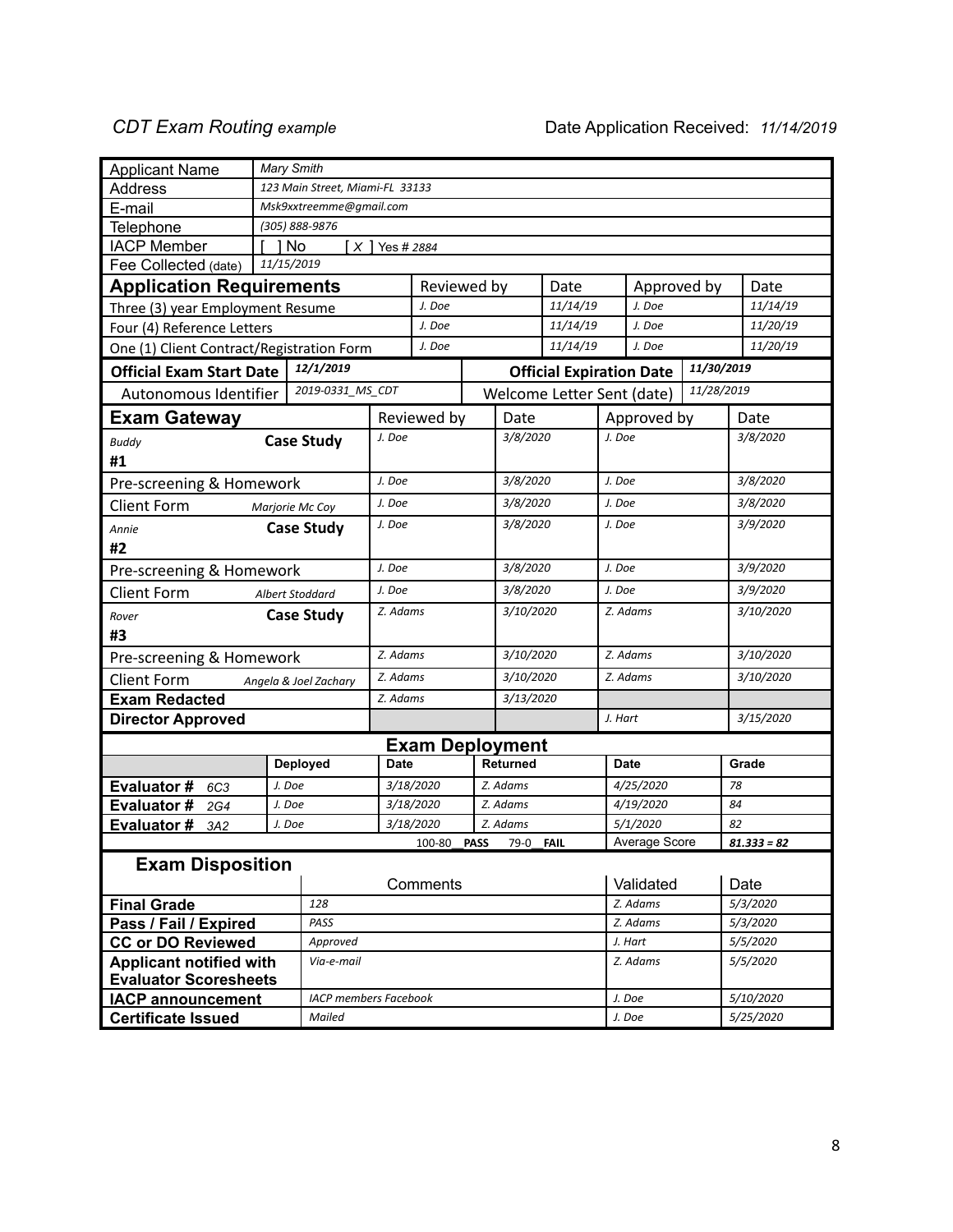

# *CDTA Exam Routing*

Date Application Received: \_\_\_\_\_\_\_\_\_\_\_\_\_\_\_\_

| <b>Applicant Name</b>           |      |                            |             |                        |                 |                                 |               |       |
|---------------------------------|------|----------------------------|-------------|------------------------|-----------------|---------------------------------|---------------|-------|
| <b>Address</b>                  |      |                            |             |                        |                 |                                 |               |       |
| E-mail                          |      |                            |             |                        |                 |                                 |               |       |
| Telephone                       |      |                            |             |                        |                 |                                 |               |       |
| <b>IACP Member</b>              | 1 No |                            | Yes #       |                        |                 |                                 |               |       |
| Fee Collected (date)            |      |                            |             |                        |                 |                                 |               |       |
|                                 |      |                            |             |                        |                 |                                 |               |       |
| <b>Application Requirements</b> |      |                            |             | Reviewed by            |                 | Date                            | Approved by   | Date  |
|                                 |      |                            |             |                        |                 |                                 |               |       |
|                                 |      |                            |             |                        |                 |                                 |               |       |
|                                 |      |                            |             |                        |                 |                                 |               |       |
| <b>Official Exam Start Date</b> |      |                            |             |                        |                 | <b>Official Expiration Date</b> |               |       |
| Autonomous Identifier           |      |                            |             |                        |                 | Welcome Letter Sent (date)      |               |       |
| <b>Exam Gateway</b>             |      |                            |             | Reviewed by            | Date            |                                 | Approved by   | Date  |
| Attachment-2                    |      |                            |             |                        |                 |                                 |               |       |
|                                 |      | Video #1 sound, clarity    |             |                        |                 |                                 |               |       |
| Attachment-3                    |      |                            |             |                        |                 |                                 |               |       |
| Video #2 sound & clarity        |      |                            |             |                        |                 |                                 |               |       |
| Attachment-4                    |      |                            |             |                        |                 |                                 |               |       |
| Video #3 sound & clarity        |      |                            |             |                        |                 |                                 |               |       |
| Attachment-5                    |      |                            |             |                        |                 |                                 |               |       |
|                                 |      | <b>Exam Redacted</b>       |             |                        |                 |                                 |               |       |
|                                 |      | <b>Anonymity Integrity</b> |             |                        |                 |                                 |               |       |
|                                 |      | <b>Director Approved</b>   |             |                        |                 |                                 |               |       |
|                                 |      |                            |             | <b>Exam Deployment</b> |                 |                                 |               |       |
|                                 |      | <b>Deployed</b>            | <b>Date</b> |                        | <b>Returned</b> |                                 | <b>Date</b>   | Grade |
| Evaluator#                      |      |                            |             |                        |                 |                                 |               |       |
| Evaluator#                      |      |                            |             |                        |                 |                                 |               |       |
| Evaluator#                      |      |                            |             |                        |                 |                                 |               |       |
|                                 |      |                            |             | 100-80 PASS            | 79-0 FAIL       |                                 | Average Score |       |
| <b>Exam Disposition</b>         |      |                            |             |                        |                 |                                 |               |       |
|                                 |      |                            |             | Comments               |                 |                                 | Validated     | Date  |
| <b>Final Grade</b>              |      |                            |             |                        |                 |                                 |               |       |
| Pass / Fail / Expired           |      |                            |             |                        |                 |                                 |               |       |
| <b>CC or DO Reviewed</b>        |      |                            |             |                        |                 |                                 |               |       |
| <b>Applicant notified with</b>  |      |                            |             |                        |                 |                                 |               |       |
| <b>Evaluator Scoresheets</b>    |      |                            |             |                        |                 |                                 |               |       |
| <b>IACP announcement</b>        |      |                            |             |                        |                 |                                 |               |       |
| <b>Certificate Issued</b>       |      |                            |             |                        |                 |                                 |               |       |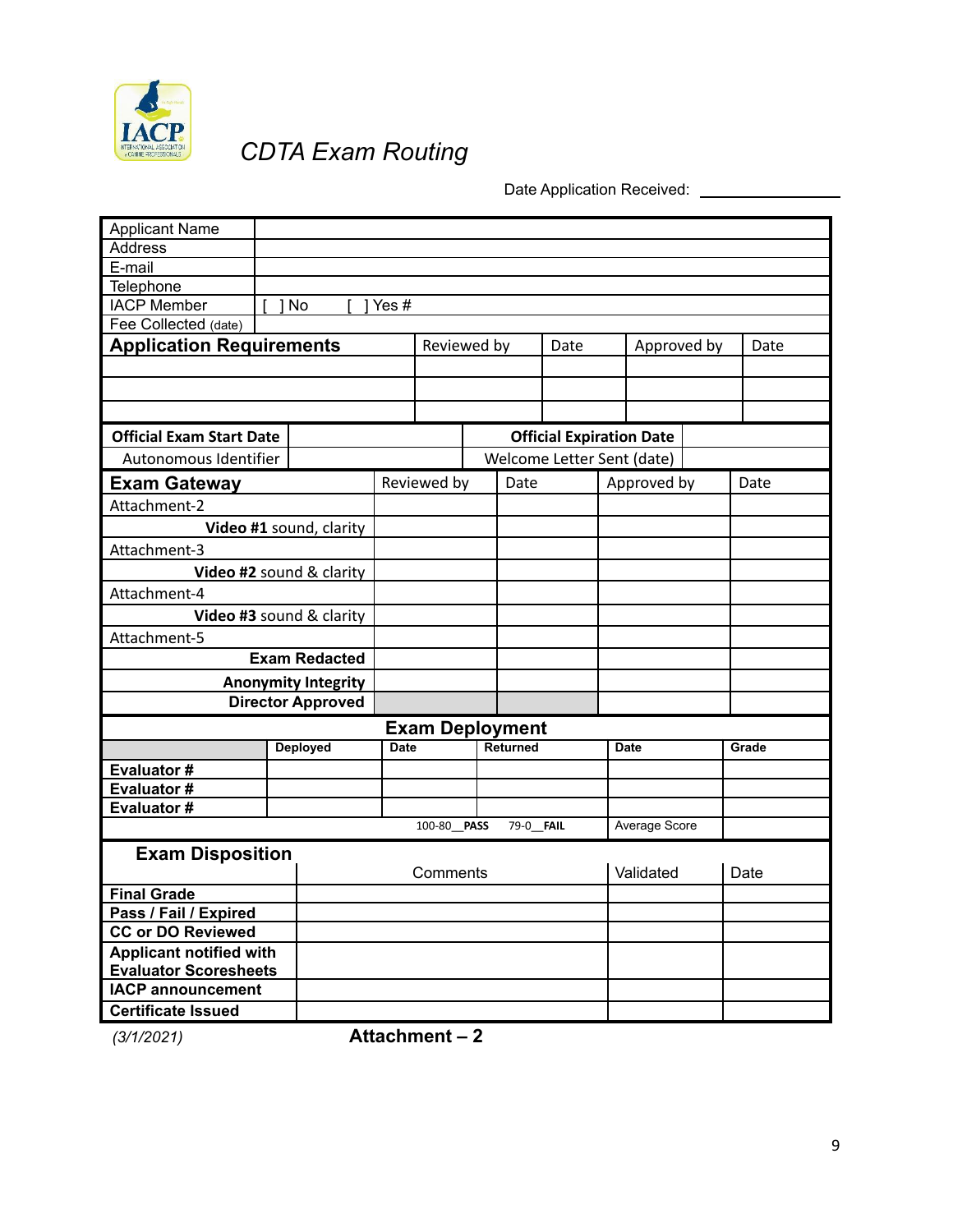

## *PDTI Exam Routing*

Date Application Received: \_\_\_\_\_\_\_\_\_\_\_\_\_\_\_\_\_

| <b>Applicant Name</b>           |      |                            |             |                        |                  |                                 |               |       |
|---------------------------------|------|----------------------------|-------------|------------------------|------------------|---------------------------------|---------------|-------|
| Address                         |      |                            |             |                        |                  |                                 |               |       |
| E-mail                          |      |                            |             |                        |                  |                                 |               |       |
| Telephone                       |      |                            |             |                        |                  |                                 |               |       |
| <b>IACP Member</b>              | 1 No |                            | Yes #       |                        |                  |                                 |               |       |
| Fee Collected (date)            |      |                            |             |                        |                  |                                 |               |       |
| <b>Application Requirements</b> |      |                            |             | Reviewed by            |                  | Date                            | Approved by   | Date  |
|                                 |      |                            |             |                        |                  |                                 |               |       |
|                                 |      |                            |             |                        |                  |                                 |               |       |
|                                 |      |                            |             |                        |                  |                                 |               |       |
| <b>Official Exam Start Date</b> |      |                            |             |                        |                  | <b>Official Expiration Date</b> |               |       |
| Autonomous Identifier           |      |                            |             |                        |                  | Welcome Letter Sent (date)      |               |       |
| <b>Exam Gateway</b>             |      |                            |             | Reviewed by            | Date             |                                 | Approved by   | Date  |
| Attachment-2                    |      |                            |             |                        |                  |                                 |               |       |
|                                 |      | Video #1 sound, clarity    |             |                        |                  |                                 |               |       |
| Attachment-3                    |      |                            |             |                        |                  |                                 |               |       |
| Video #2 sound & clarity        |      |                            |             |                        |                  |                                 |               |       |
| Attachment-4                    |      |                            |             |                        |                  |                                 |               |       |
| Video #3 sound & clarity        |      |                            |             |                        |                  |                                 |               |       |
| Attachment-5                    |      |                            |             |                        |                  |                                 |               |       |
|                                 |      | <b>Exam Redacted</b>       |             |                        |                  |                                 |               |       |
|                                 |      | <b>Anonymity Integrity</b> |             |                        |                  |                                 |               |       |
|                                 |      | <b>Director Approved</b>   |             |                        |                  |                                 |               |       |
|                                 |      |                            |             | <b>Exam Deployment</b> |                  |                                 |               |       |
|                                 |      | <b>Deployed</b>            | <b>Date</b> |                        | <b>Returned</b>  |                                 | <b>Date</b>   | Grade |
| Evaluator#                      |      |                            |             |                        |                  |                                 |               |       |
| Evaluator#                      |      |                            |             |                        |                  |                                 |               |       |
| Evaluator#                      |      |                            |             |                        |                  |                                 |               |       |
|                                 |      |                            |             | 100-80 PASS            | 79-0 <b>FAIL</b> |                                 | Average Score |       |
| <b>Exam Disposition</b>         |      |                            |             |                        |                  |                                 |               |       |
|                                 |      |                            |             | Comments               |                  |                                 | Validated     | Date  |
| <b>Final Grade</b>              |      |                            |             |                        |                  |                                 |               |       |
| Pass / Fail / Expired           |      |                            |             |                        |                  |                                 |               |       |
| <b>CC or DO Reviewed</b>        |      |                            |             |                        |                  |                                 |               |       |
| <b>Applicant notified with</b>  |      |                            |             |                        |                  |                                 |               |       |
| <b>Evaluator Scoresheets</b>    |      |                            |             |                        |                  |                                 |               |       |
| <b>IACP</b> announcement        |      |                            |             |                        |                  |                                 |               |       |
| <b>Certificate Issued</b>       |      |                            |             |                        |                  |                                 |               |       |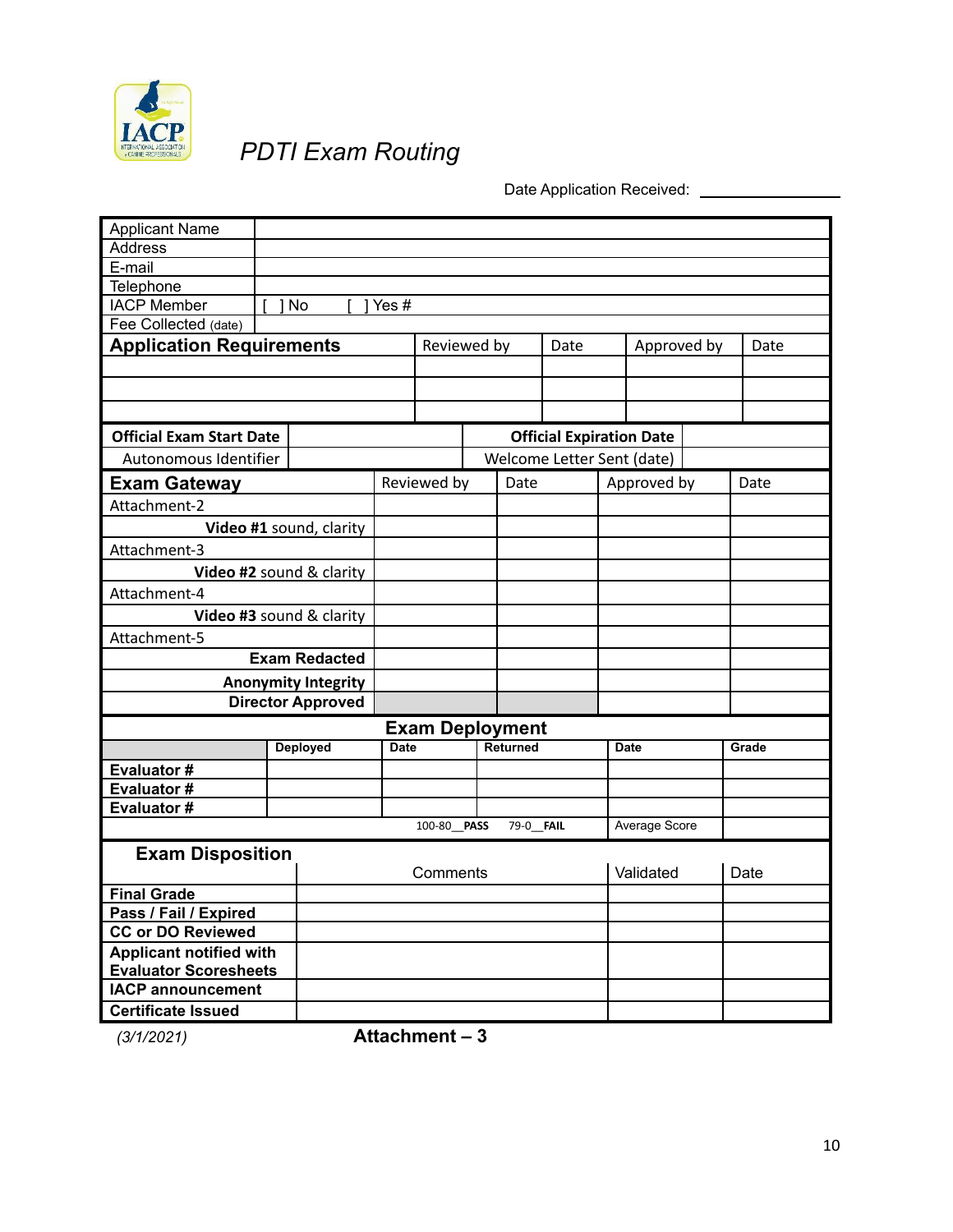

## *CSDT Exam Routing*

Date Application Received: \_\_\_\_\_\_\_\_\_\_\_\_\_\_\_

| <b>Applicant Name</b>           |  |                 |             |                                 |             |                  |      |                            |             |       |
|---------------------------------|--|-----------------|-------------|---------------------------------|-------------|------------------|------|----------------------------|-------------|-------|
| <b>Address</b>                  |  |                 |             |                                 |             |                  |      |                            |             |       |
| E-mail                          |  |                 |             |                                 |             |                  |      |                            |             |       |
| <b>Telephone</b>                |  |                 |             |                                 |             |                  |      |                            |             |       |
| <b>IACP Member</b>              |  | 1 No            | Yes #       |                                 |             |                  |      |                            |             |       |
| Fee Collected (date)            |  |                 |             |                                 |             |                  |      |                            |             |       |
| <b>Application Requirements</b> |  |                 |             |                                 | Reviewed by |                  | Date |                            | Approved by | Date  |
|                                 |  |                 |             |                                 |             |                  |      |                            |             |       |
|                                 |  |                 |             |                                 |             |                  |      |                            |             |       |
|                                 |  |                 |             |                                 |             |                  |      |                            |             |       |
| <b>Official Exam Start Date</b> |  |                 |             | <b>Official Expiration Date</b> |             |                  |      |                            |             |       |
| Autonomous Identifier           |  |                 |             |                                 |             |                  |      | Welcome Letter Sent (date) |             |       |
| <b>Exam Gateway</b>             |  |                 |             | Reviewed by                     |             | Date             |      | Approved by                |             | Date  |
|                                 |  |                 |             |                                 |             |                  |      |                            |             |       |
|                                 |  |                 |             |                                 |             |                  |      |                            |             |       |
|                                 |  |                 |             |                                 |             |                  |      |                            |             |       |
|                                 |  |                 |             |                                 |             |                  |      |                            |             |       |
|                                 |  |                 |             |                                 |             |                  |      |                            |             |       |
|                                 |  |                 |             |                                 |             |                  |      |                            |             |       |
|                                 |  |                 |             |                                 |             |                  |      |                            |             |       |
|                                 |  |                 |             |                                 |             |                  |      |                            |             |       |
|                                 |  |                 |             |                                 |             |                  |      |                            |             |       |
|                                 |  |                 |             |                                 |             |                  |      |                            |             |       |
|                                 |  |                 |             |                                 |             |                  |      |                            |             |       |
|                                 |  |                 |             |                                 |             |                  |      |                            |             |       |
| <b>Director Approved</b>        |  |                 |             |                                 |             |                  |      |                            |             |       |
|                                 |  |                 |             | <b>Exam Deployment</b>          |             |                  |      |                            |             |       |
|                                 |  | <b>Deployed</b> | <b>Date</b> |                                 |             | <b>Returned</b>  |      | <b>Date</b>                |             | Grade |
| Evaluator#                      |  |                 |             |                                 |             |                  |      |                            |             |       |
| Evaluator#                      |  |                 |             |                                 |             |                  |      |                            |             |       |
| Evaluator#                      |  |                 |             |                                 |             |                  |      |                            |             |       |
|                                 |  |                 |             | 100-80 PASS                     |             | 79-0 <b>FAIL</b> |      | Average Score              |             |       |
| <b>Exam Disposition</b>         |  |                 |             |                                 |             |                  |      |                            |             |       |
|                                 |  |                 |             | Comments                        |             |                  |      | Validated                  |             | Date  |
| <b>Final Grade</b>              |  |                 |             |                                 |             |                  |      |                            |             |       |
| Pass / Fail / Expired           |  |                 |             |                                 |             |                  |      |                            |             |       |
| <b>CC or DO Reviewed</b>        |  |                 |             |                                 |             |                  |      |                            |             |       |
| <b>Applicant notified with</b>  |  |                 |             |                                 |             |                  |      |                            |             |       |
| <b>Evaluator Scoresheets</b>    |  |                 |             |                                 |             |                  |      |                            |             |       |
| <b>IACP</b> announcement        |  |                 |             |                                 |             |                  |      |                            |             |       |
| <b>Certificate Issued</b>       |  |                 |             |                                 |             |                  |      |                            |             |       |
|                                 |  |                 |             |                                 |             |                  |      |                            |             |       |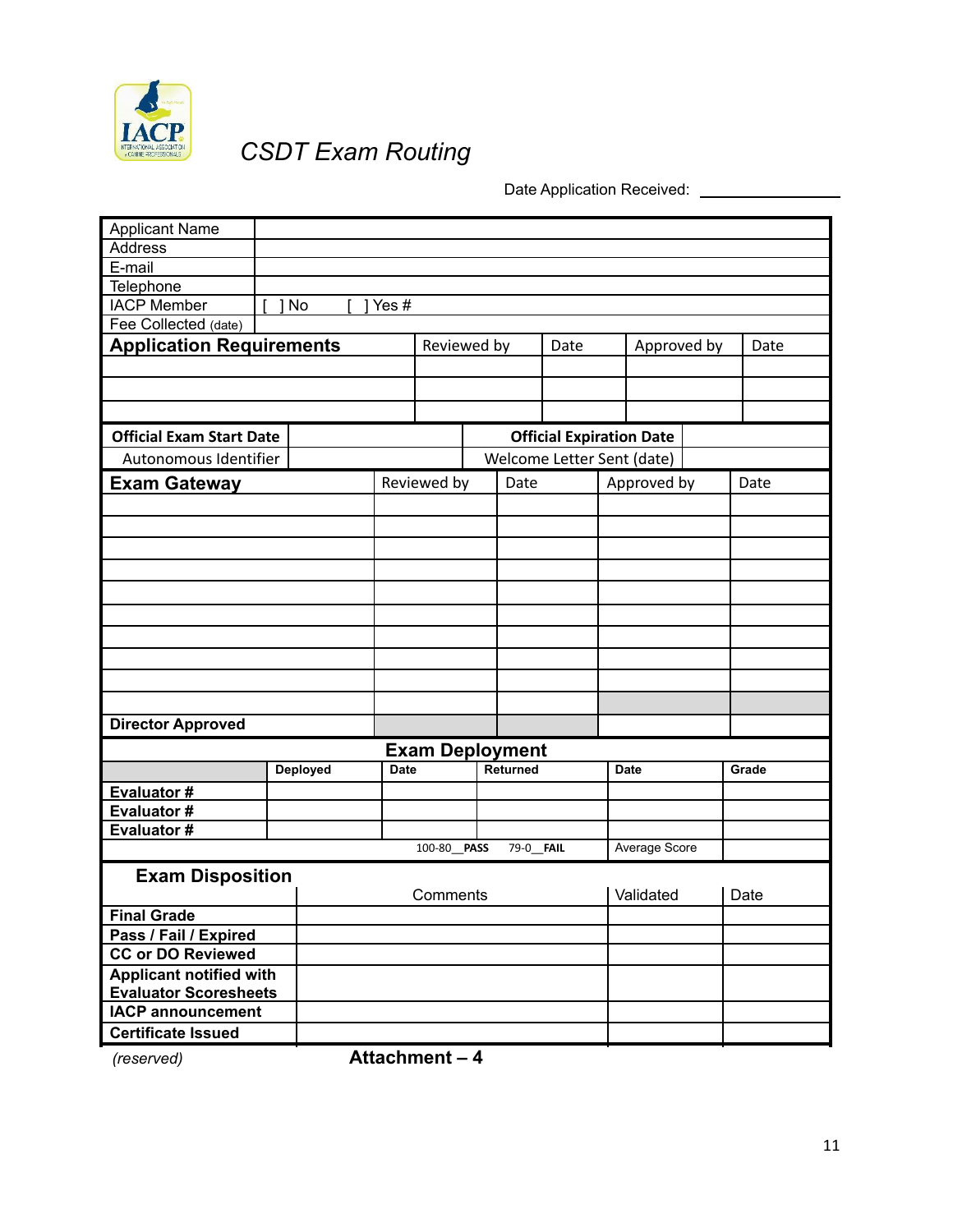

## *TDC Exam Routing*

Date Application Received: \_\_\_\_\_\_\_\_\_\_\_\_\_\_\_

| <b>Applicant Name</b>           |                 |             |                        |                 |      |                                 |               |  |       |
|---------------------------------|-----------------|-------------|------------------------|-----------------|------|---------------------------------|---------------|--|-------|
| <b>Address</b>                  |                 |             |                        |                 |      |                                 |               |  |       |
| E-mail                          |                 |             |                        |                 |      |                                 |               |  |       |
| Telephone                       |                 |             |                        |                 |      |                                 |               |  |       |
| <b>IACP Member</b>              | 1 No            | Yes#        |                        |                 |      |                                 |               |  |       |
| Fee Collected (date)            |                 |             |                        |                 |      |                                 |               |  |       |
| <b>Application Requirements</b> |                 |             | Reviewed by            |                 | Date |                                 | Approved by   |  | Date  |
|                                 |                 |             |                        |                 |      |                                 |               |  |       |
|                                 |                 |             |                        |                 |      |                                 |               |  |       |
|                                 |                 |             |                        |                 |      |                                 |               |  |       |
|                                 |                 |             |                        |                 |      |                                 |               |  |       |
| <b>Official Exam Start Date</b> |                 |             |                        |                 |      | <b>Official Expiration Date</b> |               |  |       |
| Autonomous Identifier           |                 |             |                        |                 |      | Welcome Letter Sent (date)      |               |  |       |
| Exam Gateway                    |                 |             | Reviewed by            | Date            |      | Approved by                     |               |  | Date  |
|                                 |                 |             |                        |                 |      |                                 |               |  |       |
|                                 |                 |             |                        |                 |      |                                 |               |  |       |
|                                 |                 |             |                        |                 |      |                                 |               |  |       |
|                                 |                 |             |                        |                 |      |                                 |               |  |       |
|                                 |                 |             |                        |                 |      |                                 |               |  |       |
|                                 |                 |             |                        |                 |      |                                 |               |  |       |
|                                 |                 |             |                        |                 |      |                                 |               |  |       |
|                                 |                 |             |                        |                 |      |                                 |               |  |       |
|                                 |                 |             |                        |                 |      |                                 |               |  |       |
|                                 |                 |             |                        |                 |      |                                 |               |  |       |
| <b>Exam Redacted</b>            |                 |             |                        |                 |      |                                 |               |  |       |
| <b>Director Approved</b>        |                 |             |                        |                 |      |                                 |               |  |       |
|                                 |                 |             | <b>Exam Deployment</b> |                 |      |                                 |               |  |       |
|                                 | <b>Deployed</b> | <b>Date</b> |                        | <b>Returned</b> |      | Date                            |               |  | Grade |
| Evaluator#                      |                 |             |                        |                 |      |                                 |               |  |       |
| <b>Evaluator#</b>               |                 |             |                        |                 |      |                                 |               |  |       |
| Evaluator #                     |                 |             |                        |                 |      |                                 |               |  |       |
|                                 |                 |             | 100-80 PASS            | 79-0_FAIL       |      |                                 | Average Score |  |       |
| <b>Exam Disposition</b>         |                 |             |                        |                 |      |                                 |               |  |       |
|                                 |                 |             | Comments               |                 |      | Validated                       |               |  | Date  |
| <b>Final Grade</b>              |                 |             |                        |                 |      |                                 |               |  |       |
| Pass / Fail / Expired           |                 |             |                        |                 |      |                                 |               |  |       |
| <b>CC or DO Reviewed</b>        |                 |             |                        |                 |      |                                 |               |  |       |
| <b>Applicant notified with</b>  |                 |             |                        |                 |      |                                 |               |  |       |
| <b>Evaluator Scoresheets</b>    |                 |             |                        |                 |      |                                 |               |  |       |
| <b>IACP announcement</b>        |                 |             |                        |                 |      |                                 |               |  |       |
| <b>Certificate Issued</b>       |                 |             |                        |                 |      |                                 |               |  |       |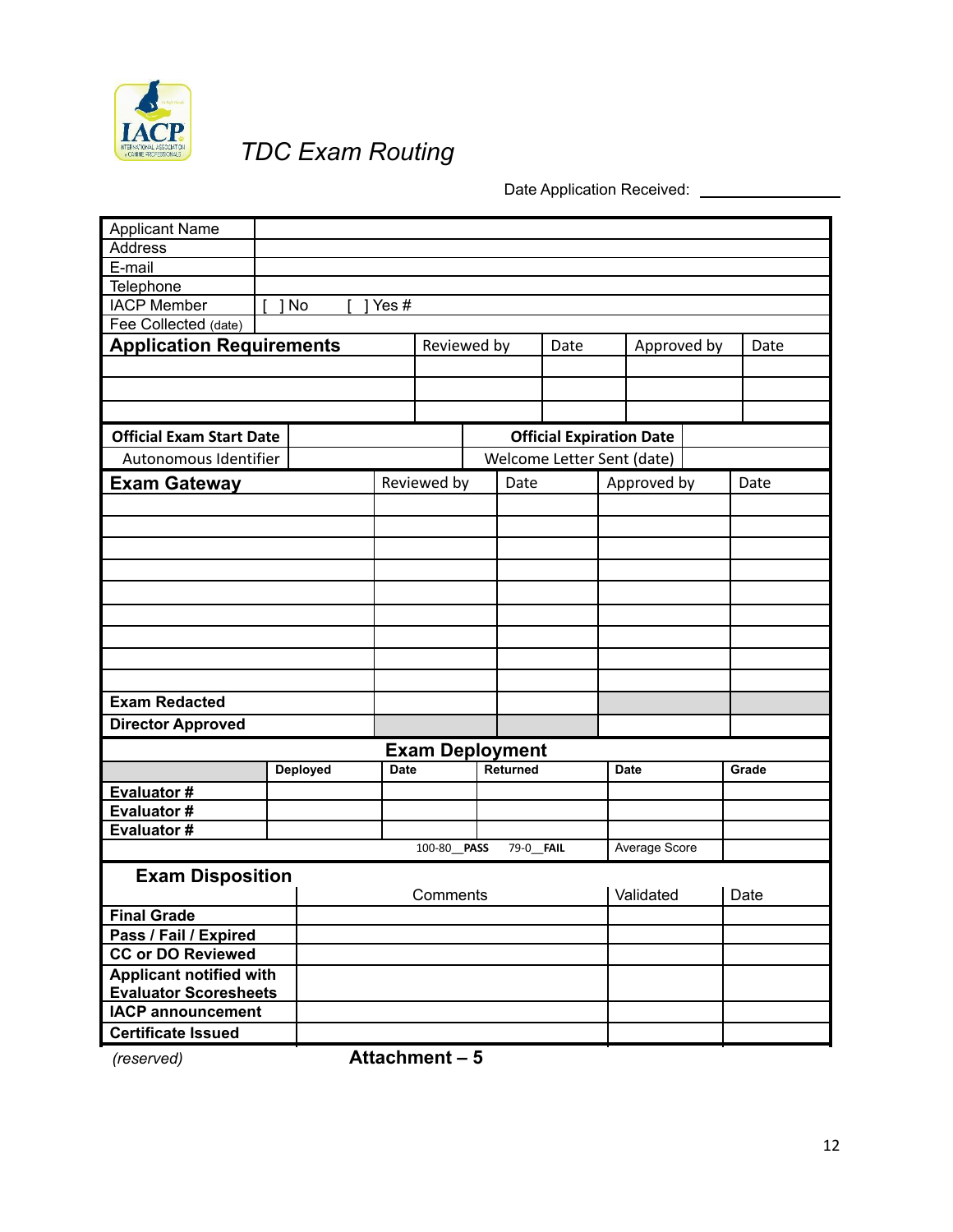

FROM: *(name & title)* IACP Exam Intake Officer

TO: *(applicant name and IACP member number if applicable)*

SUBJECT: CDT Exam Welcome Letter

This letter serves to confirm that your application for the IACP Certified Dog Trainer (CDT) Exam has been accepted. The official start date of the exam is *(date).*

The official expiration date is midnight (date). Case studies must all conform to being conducted between the exam start and expiration dates.

*(select online OR direct to IACP depending on which is technology is available)*

Complete the CDT Exam online by logging onto (*name of test-site and web-link address*)

Enter: *(enter assigned unique code or a username with password)*

Submit the CDT Exam supporting documents within 5 business days before or same day that each Case Study has been submitted for grading via e-mail to [certification@canineprofessionas.com](mailto:certification@canineprofessionas.com)

Complete the CDT Exam and e-mail to: [certification@canineprofessionas.com](mailto:certification@canineprofessionas.com)

Kindly make sure to read through the attached exam guidelines and instructions from the IACP website. Applicants will submit the supporting documents within 5 business days before or the same day that each Case Study has been submitted for grading. IACP will not accept piecework submission while you are conducting the case studies.

If you have any questions, are directed to [certification@canineprofessionas.com](mailto:certification@canineprofessionas.com)

**Attachments:** CDT Exam version 1.9 (September 7, 2020) Certified Dog Trainer Exam Client Feedback Form (September 7, 2020)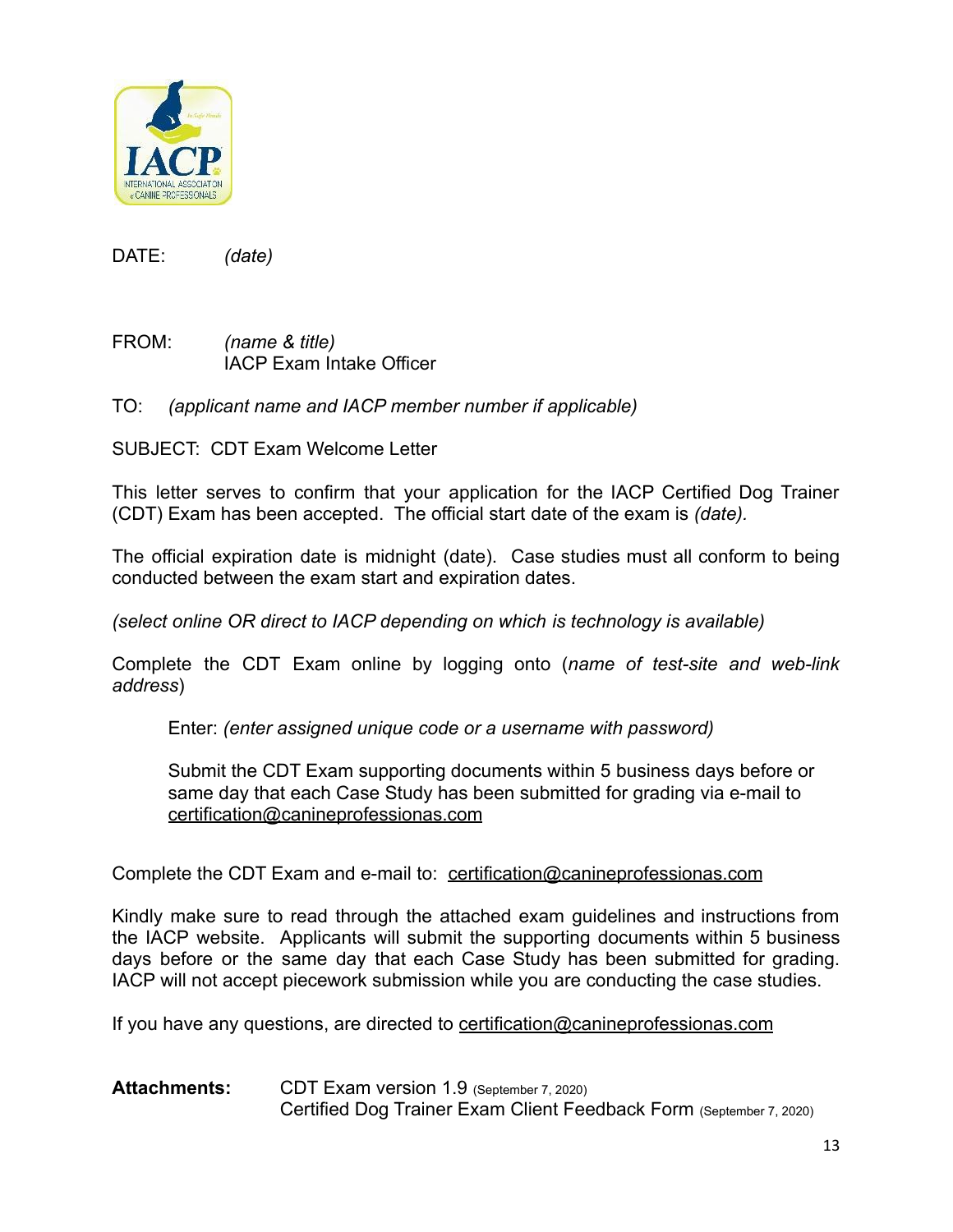*(3/1/2021)* **Attachment – 6**



DATE: *(date)*

FROM: *(name & title)* IACP Exam Intake Officer

TO: *(applicant name and IACP member number if applicable)*

SUBJECT: CDTA Exam Welcome Letter

This letter serves to confirm that your application for the IACP Certified Dog Trainer Advanced (CDTA) Exam has been accepted. The official start date of the exam is *(date).*

The official expiration date is midnight (date).

Videos and documentation must all conform to being conducted between the exam start and expiration dates.

Complete the CDTA Exam and e-mail to: [certification@canineprofessionas.com](mailto:certification@canineprofessionas.com)

Kindly make sure to read through the attached exam guidelines and instructions from the IACP website. Applicants will submit the supporting documents within 5 business days before or the same day that each Case Study has been submitted for grading. IACP will not accept piecework submission while you are conducting the case studies.

If you have any questions, are directed to [certification@canineprofessionas.com](mailto:certification@canineprofessionas.com)

#### **Attachments:**

CDTA Exam version *(insert correction version number & date)*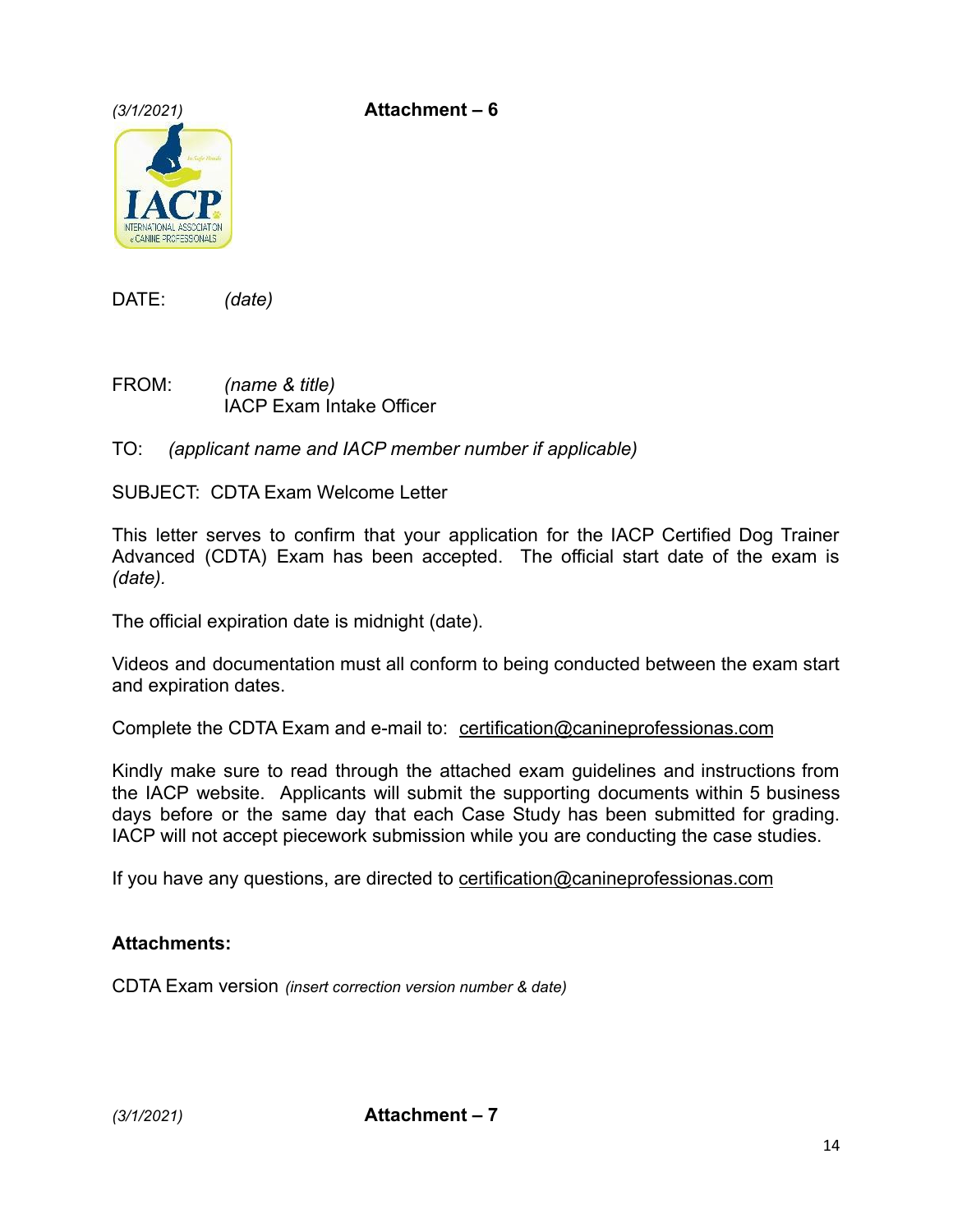

- FROM: *(name & title)* IACP Exam Intake Officer
- TO: *(applicant name and IACP member number if applicable)*

SUBJECT: PDTI Exam Welcome Letter

This letter serves to confirm that your application for the IACP Professional Dog Trainer Instructor (PDTI) Exam has been accepted. The official start date of the exam is *(date).*

The official expiration date is midnight (date).

Videos and documentation must all conform to being conducted between the exam start and expiration dates.

Complete the PDTI Exam and e-mail to: [certification@canineprofessionas.com](mailto:certification@canineprofessionas.com)

Kindly make sure to read through the attached exam guidelines and instructions from the IACP website. Applicants will submit the supporting documents within 5 business days before or the same day that each Case Study has been submitted for grading. IACP will not accept piecework submission while you are conducting the case studies.

If you have any questions, are directed to [certification@canineprofessionas.com](mailto:certification@canineprofessionas.com)

#### **Attachments:**

PDTI Exam version *(insert correction version number & date)*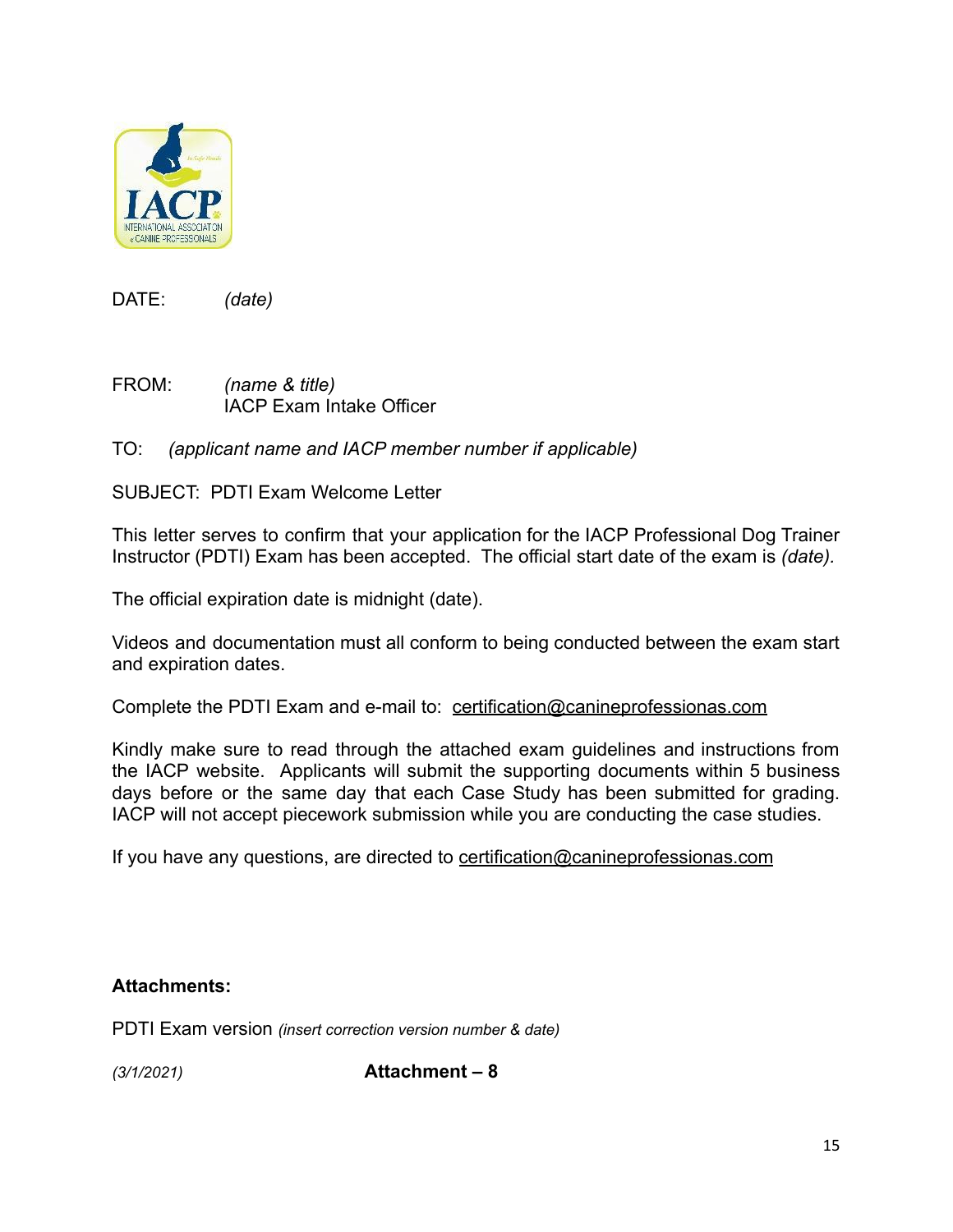

FROM: *(name & title)* IACP Exam Intake Officer

#### TO: *(applicant name and IACP member number if applicable)*

SUBJECT: CSDT Exam Welcome Letter

This letter serves to confirm that your application for the IACP Certified Service Dog Trainer Exam (CSDT) has been accepted. The official start date of the exam is *(date)* and the official expiration date is midnight (date).

(reserved specific exam instructions) and must all conform to being conducted between the exam start and expiration dates.

Complete the CSDT Exam and e-mail to: SDcmte[@canineprofessionas.com](mailto:certification@canineprofessionas.com)

Kindly make sure to read through the attached exam guidelines and instructions from the IACP website. Applicants will submit the supporting documents within 5 business days before or the same day that each Case Study has been submitted for grading. IACP will not accept piecework submission while you are conducting the case studies.

If you have any questions, are directed to [SDcmte@canineprofessionas.com](mailto:%20SDcmte@canineprofessionas.com)

#### **Attachments:**

CSDT Exam version *(insert correction version number & date)*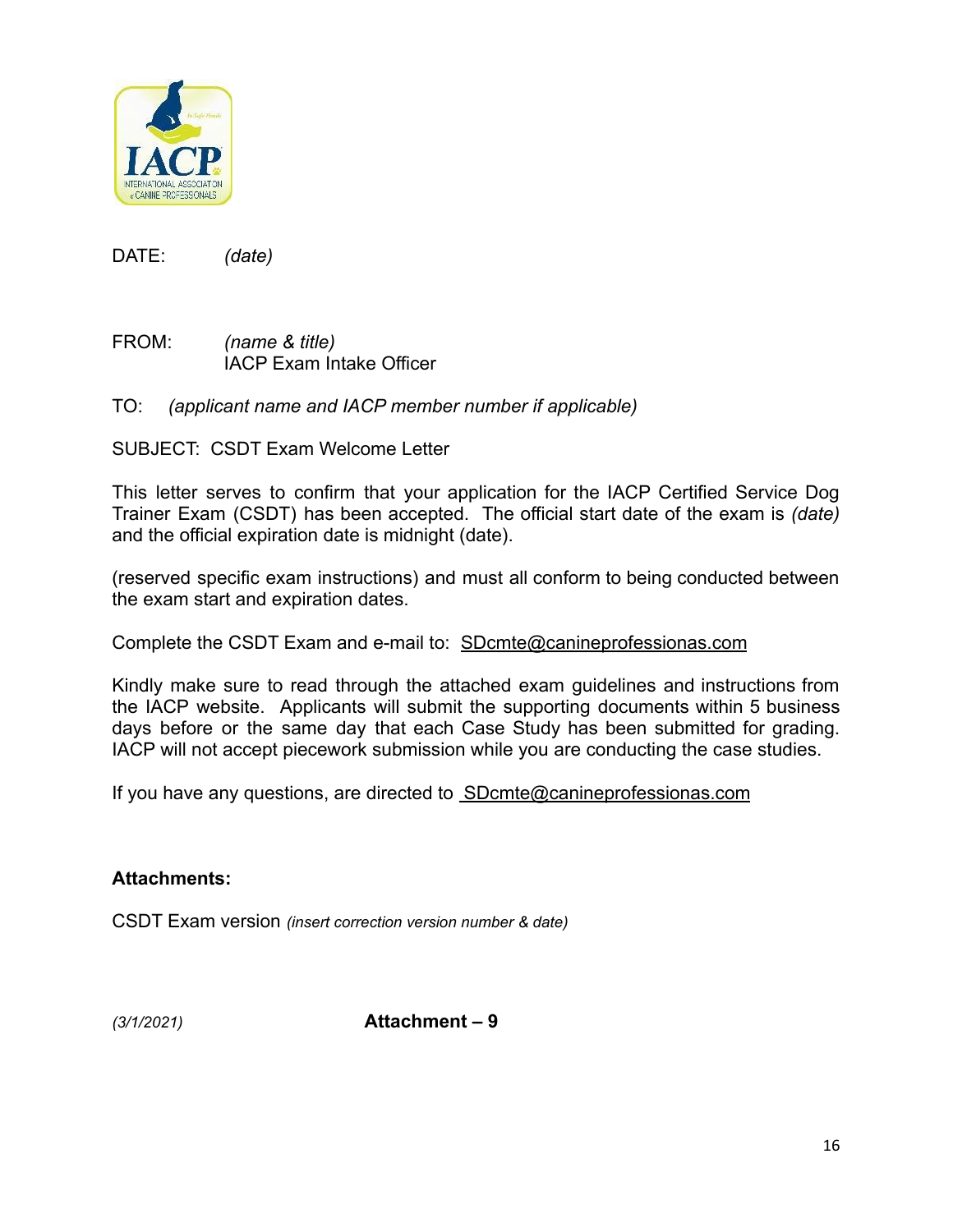

FROM: *(name & title)* IACP Exam Intake Officer

#### TO: *(applicant name and IACP member number if applicable)*

SUBJECT: TDC Exam Welcome Letter

This letter serves to confirm that your application for the IACP Therapy Dog Certification (TDC) Exam has been accepted. The official start date of the exam is *(date)* and the official expiration date is midnight (date).

(reserved specific exam instructions) and must all conform to being conducted between the exam start and expiration dates.

Complete the TDC Exam and e-mail to: [tdcmte@canineprofessionas.com](mailto:tdcmte@canineprofessionas.com)

Kindly make sure to read through the attached exam guidelines and instructions from the IACP website. Applicants will submit the supporting documents within 5 business days before or the same day that each Case Study has been submitted for grading. IACP will not accept piecework submission while you are conducting the case studies.

If you have any questions, are directed to [tdcmte@canineprofessionas.com](mailto:tdcmte@canineprofessionas.com)

#### **Attachments:**

TDC Exam version *(insert correction version number & date)*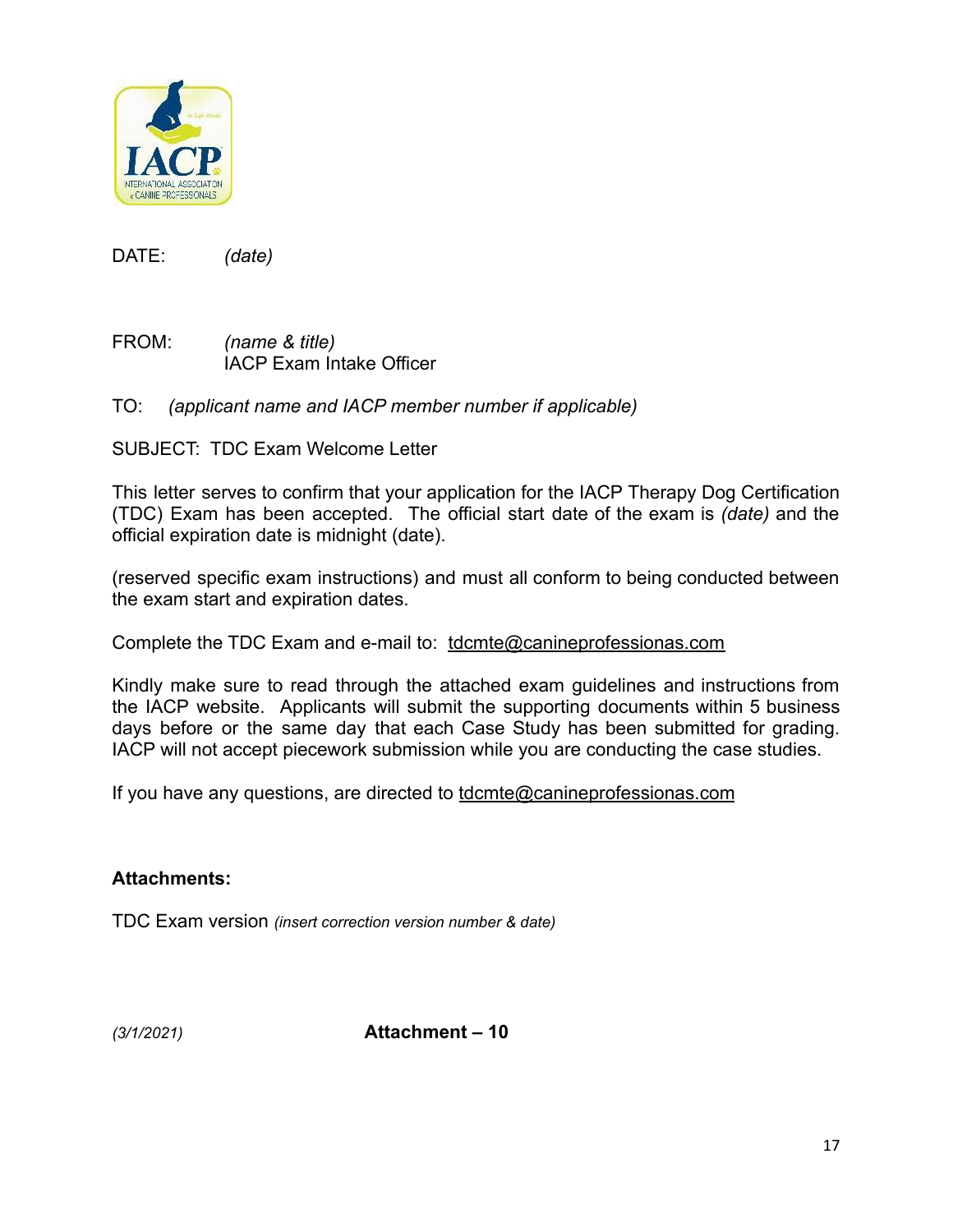

FROM: *(name & title)* IACP Exam Intake Officer

TO: *(applicant name and IACP member number if applicable)*

SUBJECT: IACP Exam Application Incomplete or Missing Documentation

Review of your <u>exam</u> exam application revealed that the following required items were not in compliance with the exam instructions.

*(insert: specify which part of the exam was not acceptable and what corrective action is needed)*

Documents are due 15 business days from the date of this letter. If you are unable to meet this deadline date, you must notify IACP Education and Certification in writing no later than three (3) business days of the due date. Failure to do so may result in your exam application being non-approved and/or rejected.

Please send all inquiries and additional information to: *(insert corresponding email)*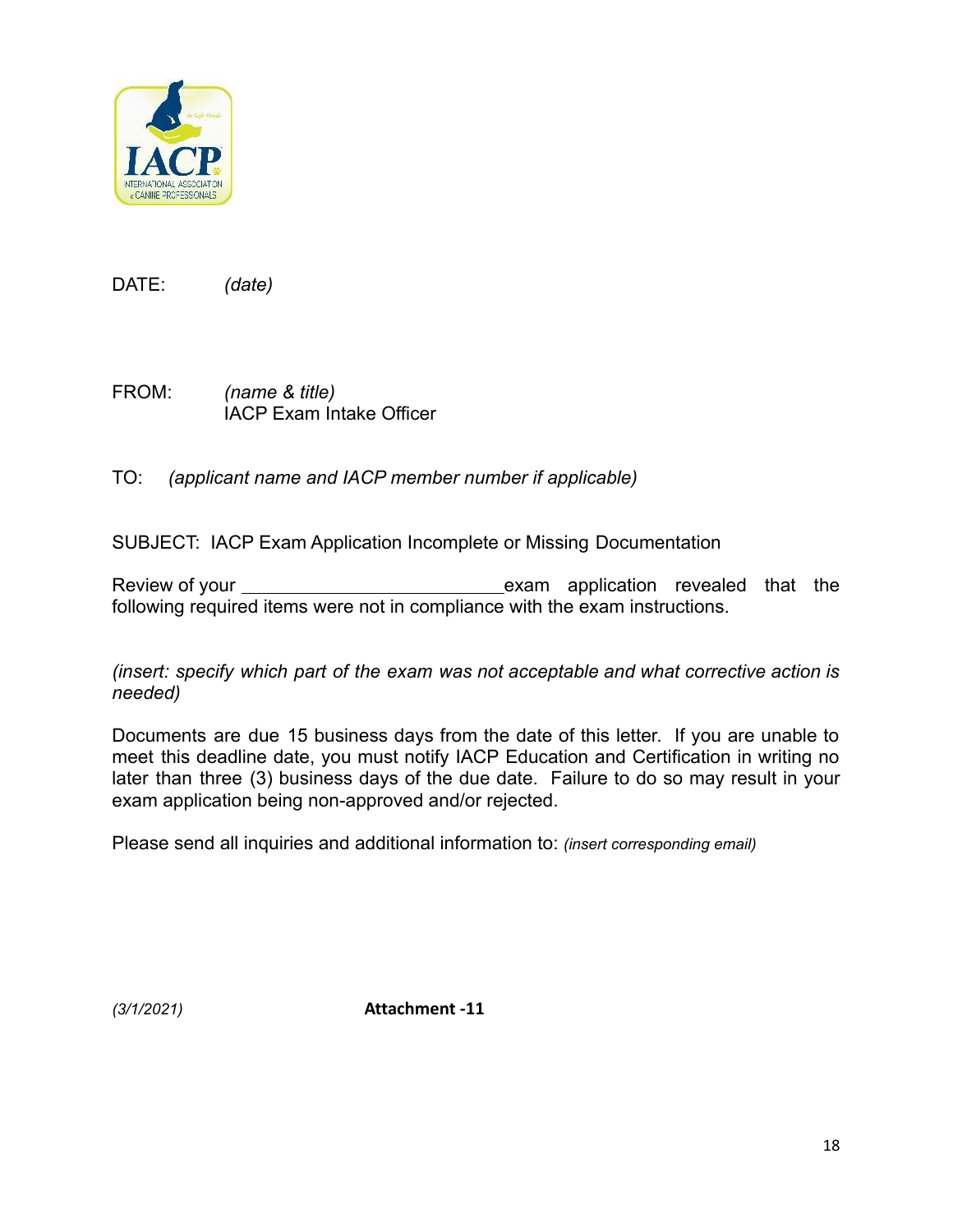

FROM: *(name & title)* IACP Exam Intake Officer

#### TO: *(applicant name and IACP member number if applicable)*

SUBJECT: IACP Exam Application Non-Acceptance/Rejection

We regret to inform you that your exam example of the state of the state of the state of the state of the state of the state of the state of the state of the state of the state of the state of the state of the state of the application cannot be accepted at this time. Your application fee will be fully refunded within 30 business days from the date of this letter.

*(specify which part of the exam was not acceptable. Include the reference and exact quotes from the corresponding exam Instructions that specify what the acceptable criteria are)*

As Thomas Edison stated, "Our greatest weakness lies in giving up. The most certain way to succeed is always to try just one more time."

We encourage you to resubmit a new IACP Exam Application upon satisfaction of the IACP Exam criteria as specified.

If you feel the need to dispute the non-acceptance/rejection, you may initiate a dispute a formal dispute in accordance with the IACP Education and Certification Dispute Policy within 10 business days from receipt of this letter.

#### **Attachment:**

**IACP Certification Dispute Policy** *(insert current policy date)*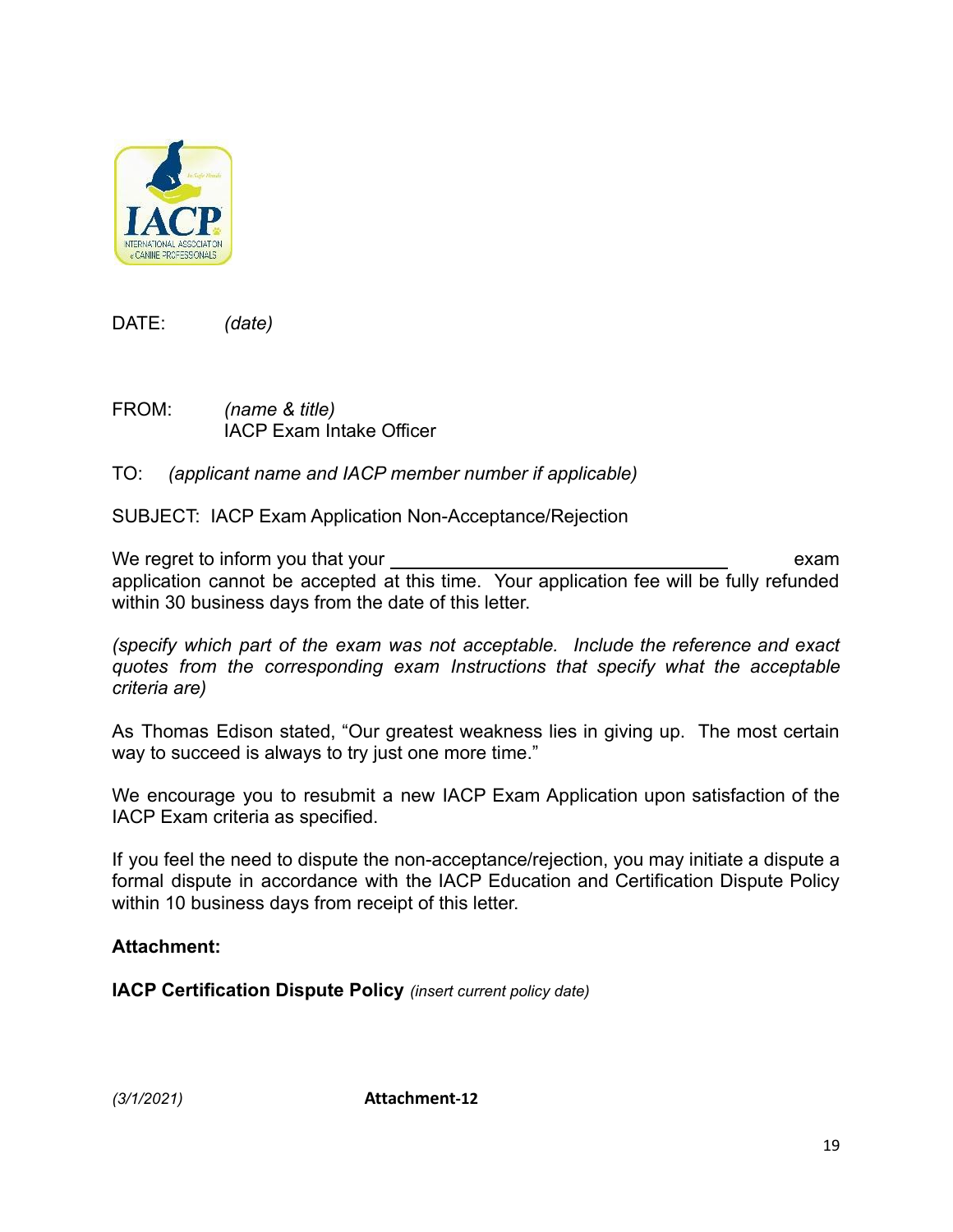### **IACP Exam Administration Timeline Chart**

#### **IACP Exam Application and Registration Application Documentation**

|                | Responsible<br>Person | From Receipt of Application to Letter of Approval or Rejection                                                                                                                                                                                                                  |    | <b>Business</b><br>Days |
|----------------|-----------------------|---------------------------------------------------------------------------------------------------------------------------------------------------------------------------------------------------------------------------------------------------------------------------------|----|-------------------------|
| $\mathbf{1}$   | <b>IACP AO</b>        | Receive initial IACP Exam application registration Fee and<br>validate applicant's membership status for EIO.                                                                                                                                                                   | 5  | 5                       |
| $\overline{2}$ | <b>IACP EIO</b>       | Receive and review IACP Exam Application and required<br>application documents.                                                                                                                                                                                                 | 5  | 5                       |
| 3              | <b>Applicant</b>      | Application is incomplete or missing items: EIO will notify<br>applicant to submit correct or missing documents advising<br>that failure to do so will result in application being returned,<br>with a full refund.<br>If this does not apply, skip #3.                         |    | 15                      |
| 4              | <b>EIO</b>            | Receive and review additional information.<br>If application is approved: EIO will notify applicant with a<br>Welcome Letter with instructions on how to submit the IACP<br>Exam.<br>If application is not approved: EIO will notify the applicant<br>with letter of rejection. |    | 5                       |
|                |                       | Minimum and maximum days                                                                                                                                                                                                                                                        | 10 | 30                      |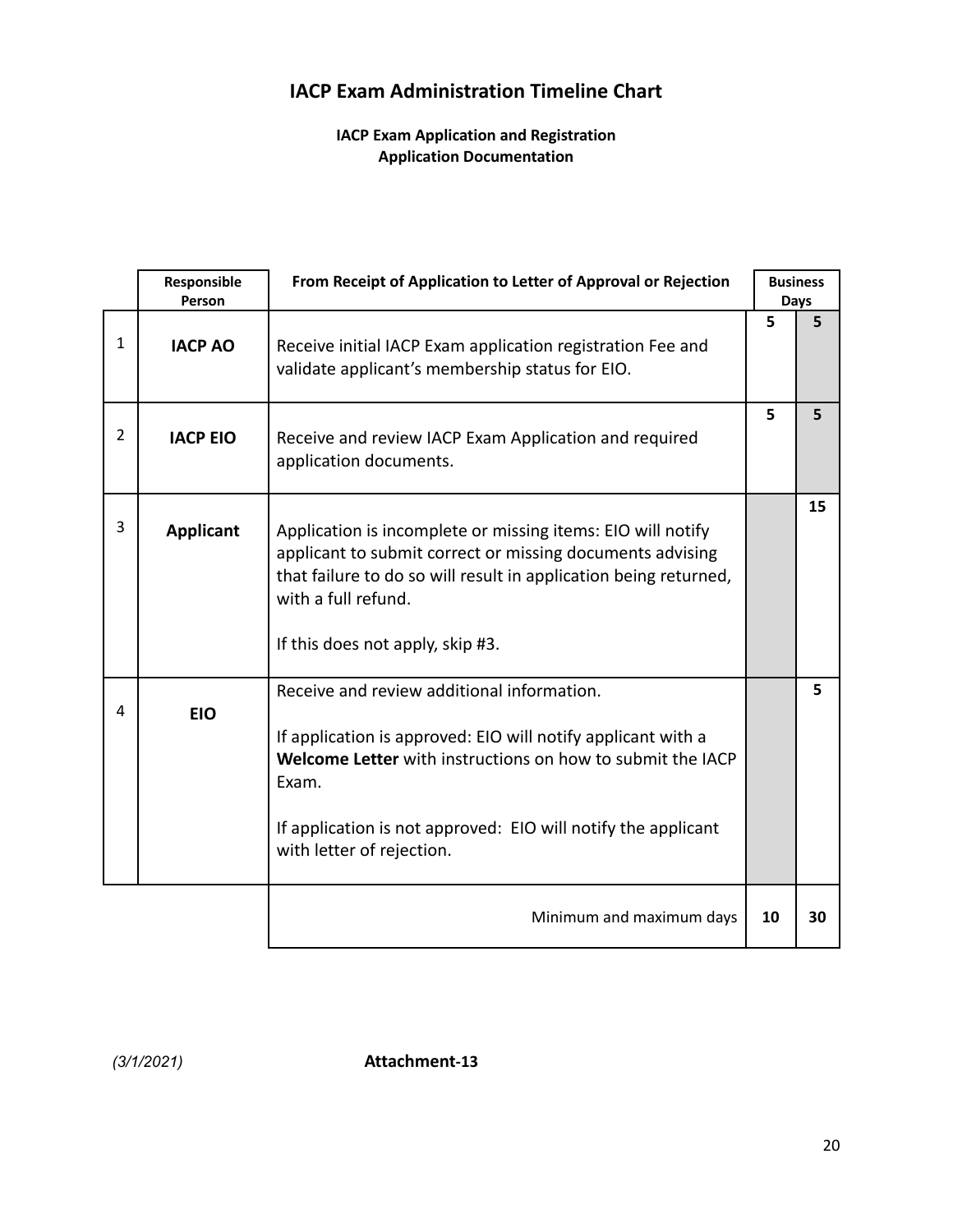

FROM: *(name & title)* IACP Exam Intake Officer

TO: *(applicant name and IACP member number if applicable)*

SUBJECT: IACP Exam Closed Status Without a Passing Grade

We regret to inform you that the Exam you initiated is considered closed without a passing grade. The exam application fee will not be refunded.

- [ ] Non-response from request for correct, incomplete or missing documentation from the IACP Exam Application
- [ ] Past IACP Exam expiration date specified in your Welcome Letter

This decision is based upon your failure to respond to the IACP issued letter(s) providing the required due date for submission of requested documentation and failure to notify IACP in advance of any needed extension due to extenuating circumstances. The IACP records will only indicate that the exam is closed and will not reflect any "fail" status.

As Thomas Edison stated, "Our greatest weakness lies in giving up. The most certain way to succeed is always to try just one more time."

We encourage you to resubmit a new IACP Exam Application upon satisfaction of the IACP exam criteria as specified.

If you feel the need to dispute the IACP Exam closed status, you may initiate a formal dispute in accordance with the IACP Education and Certification Dispute Policy within 10 business days from receipt of this letter.

#### **Attachment:**

**IACP Certification Dispute Policy** *(insert current policy date)*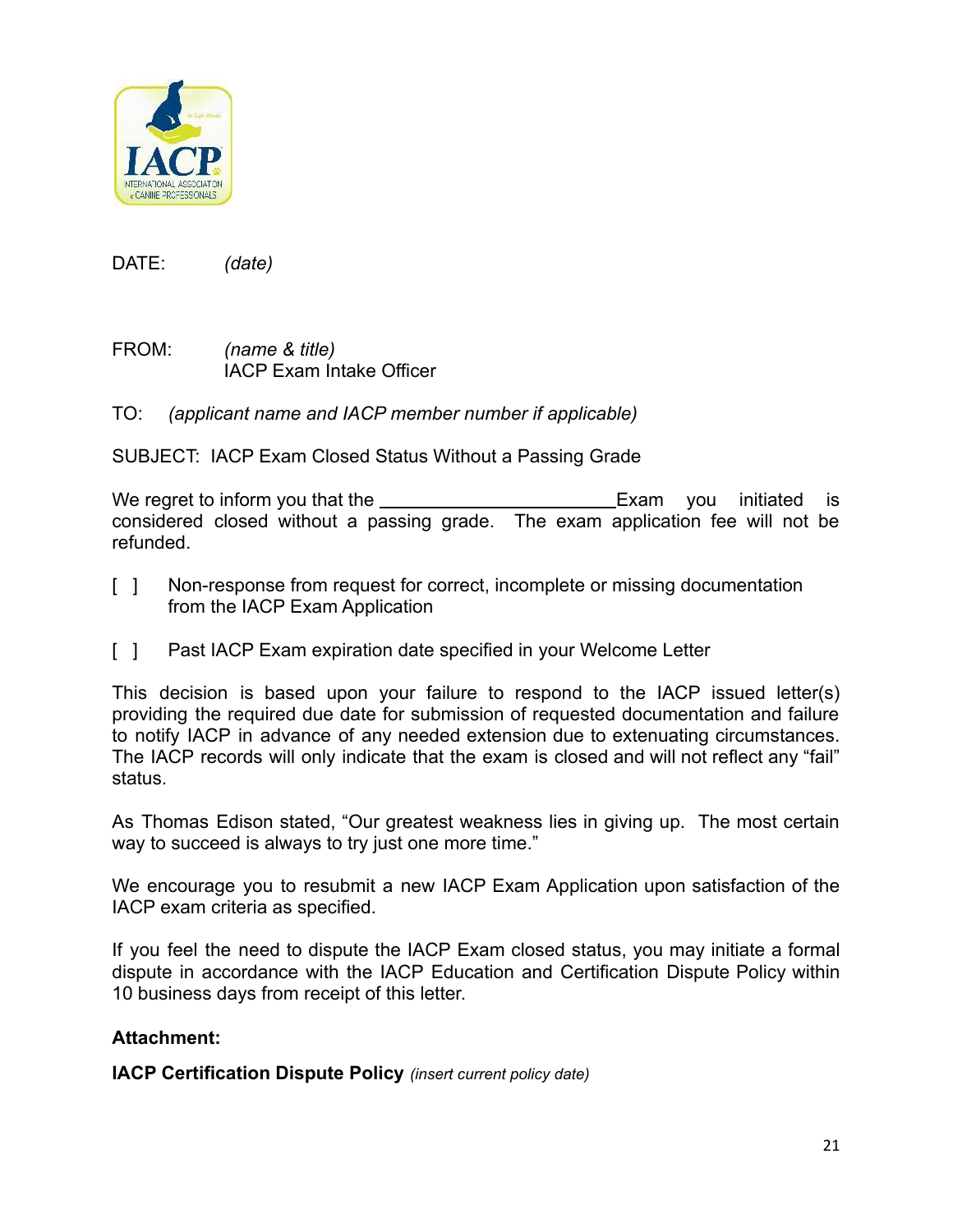

FROM: *(name & title)* IACP Exam Intake Officer

TO: *(applicant name and IACP member number if applicable)*

SUBJECT: IACP Exam Incomplete or Missing Documentation

Review of your \_\_\_\_\_\_\_\_\_\_\_\_\_\_\_\_\_\_\_\_\_\_\_\_\_\_Exam revealed that the following required items were not in compliance with the exam instructions.

*(insert: specify which part of the exam was not acceptable and what corrective action is needed)*

Documents are due 15 business days from the date of this letter. If you are unable to meet this deadline date, you must notify IACP Education and Certification in writing no later than three (3) business days of the due date. Failure to do so may result in your exam application being non-approved and/or rejected.

Please send all inquiries and additional information to: *(insert corresponding email)*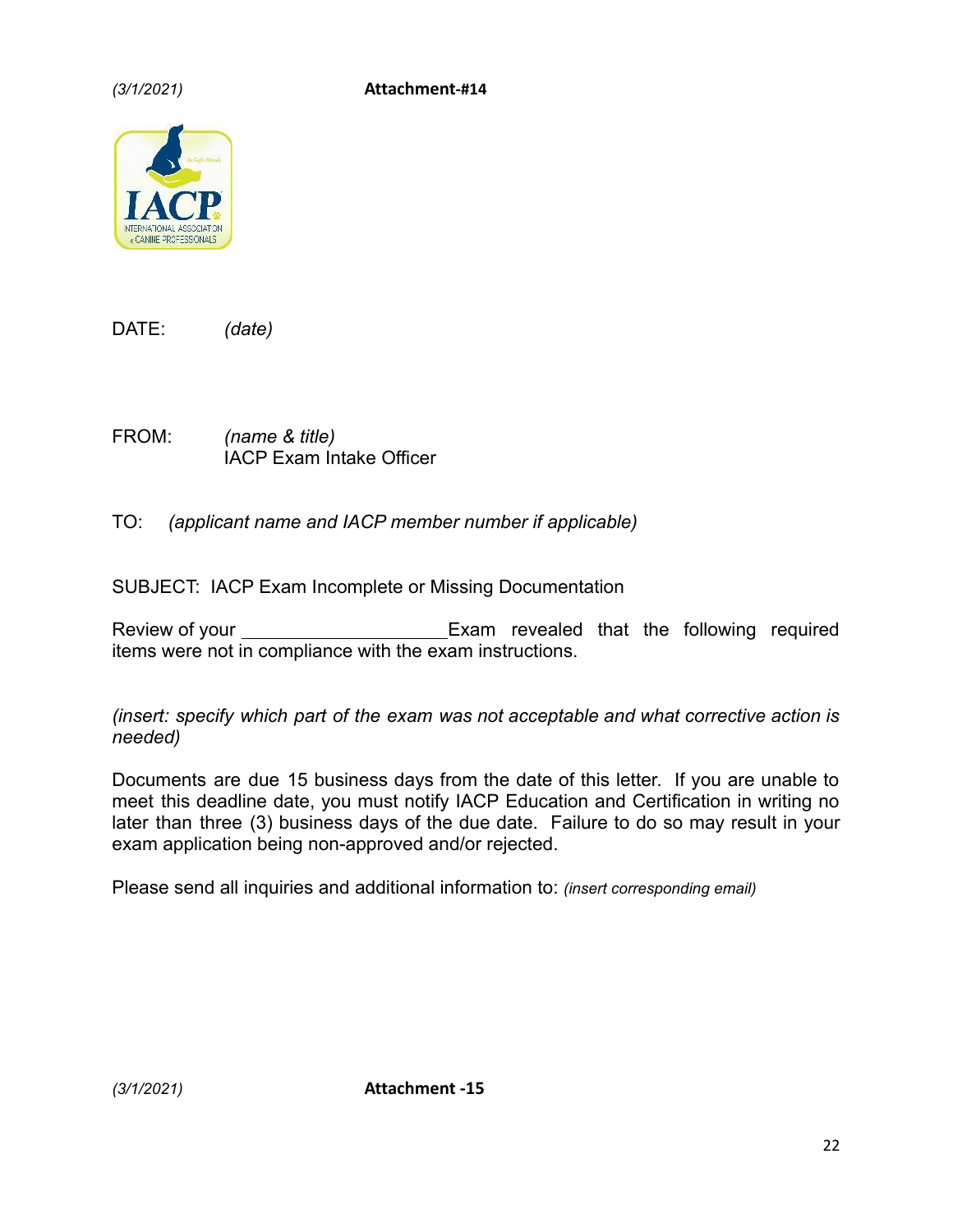

FROM: *(name & title)* IACP Exam Intake Officer

TO: *(applicant name and IACP member number)*

SUBJECT: Passing Grade Notification

The evaluators have reviewed and graded your exam. We are happy to announce that the final combined scores resulted in a score that achieved a passing grade.

Congratulations are in order for your hard work.

You may now add the title of .

This certification title is valid for two years from date of issuance if this is your first IACP issued certification. This certificate must be renewed on or before the anniversary date of issuance. Please adhere to the IACP Continuing Education Units (CEU) Program Policy to ensure that the certification does not expire.

If you already have an issued IACP certification title that is still active, this certification renewal will coincide with the first IACP certification anniversary date.

Attachment: **IACP CEU Program Policy** (9/1/2020)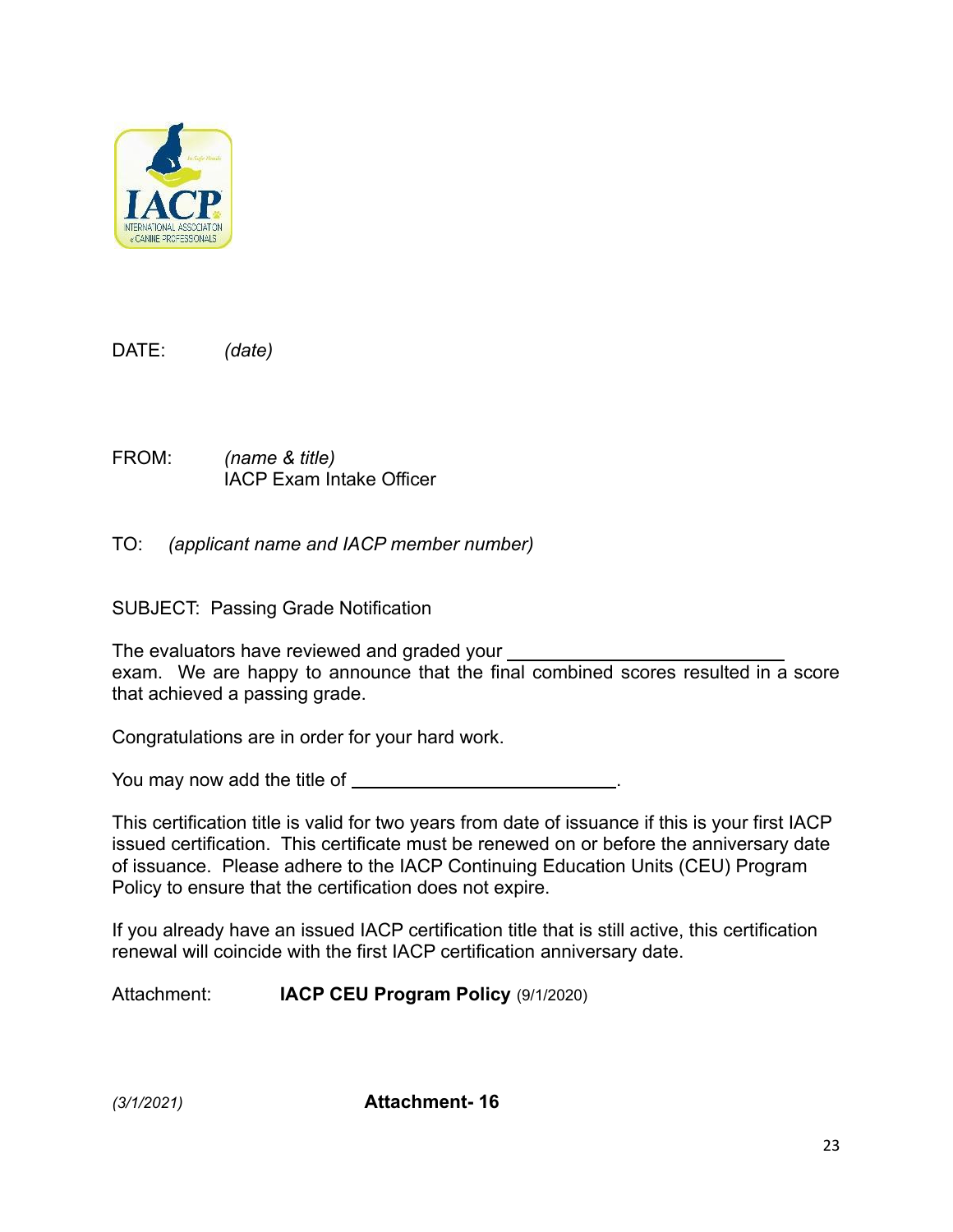

FROM: *(name & title)* IACP Exam Intake Officer

TO: *(applicant name and IACP member number)*

SUBJECT: IACP Non-passing Grade Notification

The evaluators have reviewed and graded your exam. We regret to inform you that the final combined scores resulted in a score that failed to achieve a passing grade.

I wish that a different outcome had been possible but hope that the attached evaluator scoresheets and comments will prove insightful as to which parts of the exams were your strengths and which parts needed more effort.

As Thomas Edison stated, "Our greatest weakness lies in giving up. The most certain way to succeed is always to try just one more time."

We encourage you to learn from this process and pursue taking the (exam title) exam in the future.

If you feel the need to dispute the failing grade, you may initiate a formal dispute in accordance with the IACP Education and Certification Dispute Policy within 10 business days from receipt of this letter.

#### **Attachment:**

**IACP Certification Dispute Policy** *(insert current policy date)*